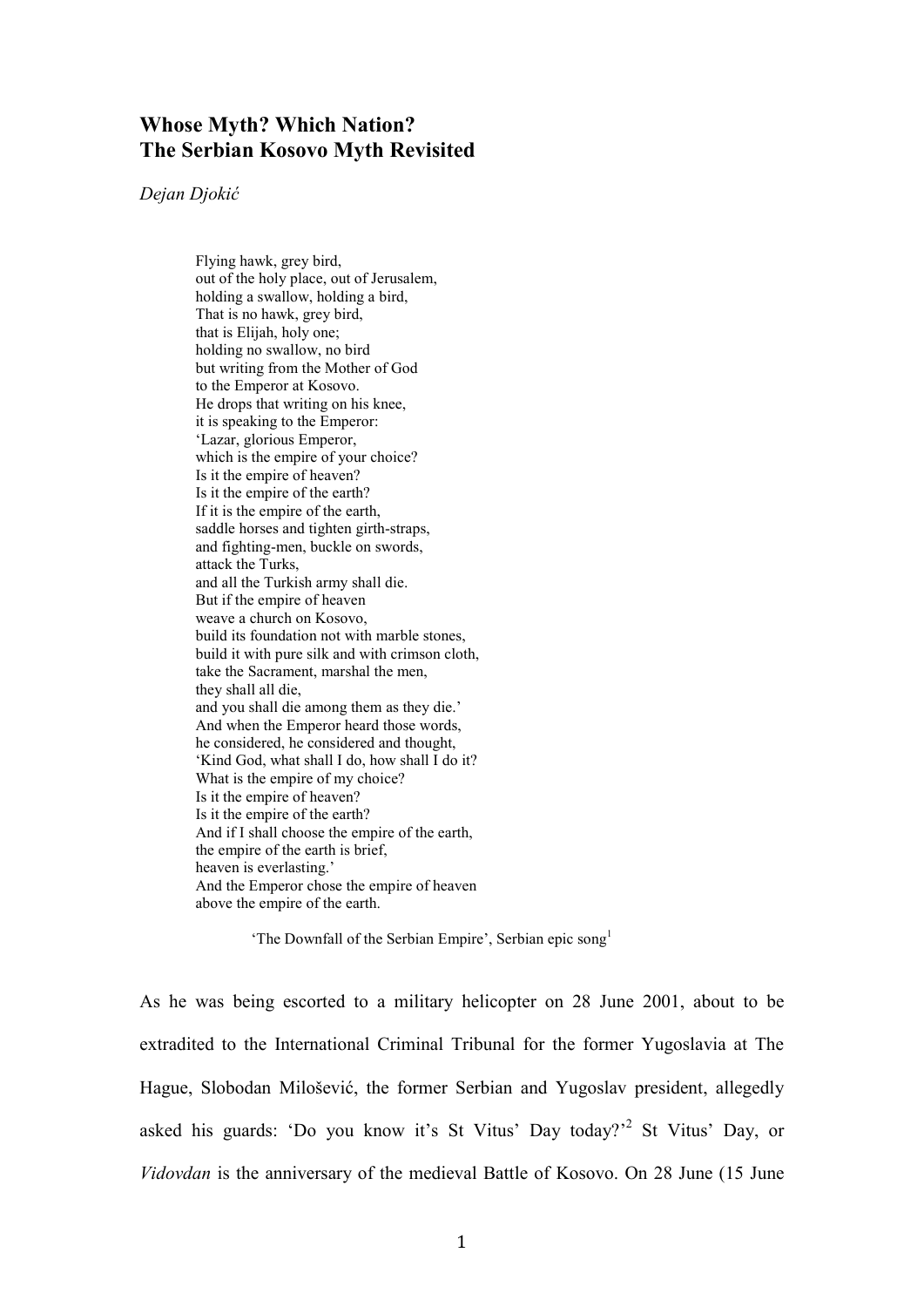O.S.) 1389, Christian armies under the command of Prince Lazar of Serbia clashed with Ottoman troops led by Sultan Murad I; both sides suffered heavy casualties, including the two leaders.<sup>3</sup> The cult of the Holy Martyr Lazar provides a key element of the Serbian<sup>4</sup> Kosovo myth, which is in turn central to the Serbian national ideology. The significance of 28 June in the Serbian and Yugoslav 'national calendar' is further reinforced by the fact that it is also the anniversary of several other key events: the assassination of Franz Ferdinand in Sarajevo in 1914; the promulgation of the first (and controversial) Constitution of Yugoslavia in 1921; the expulsion of Yugoslavia from the Cominform in 1948; and the date that symbolises the rise (in 1989) and fall (in 2001) of Milošević. Indeed, it is possible that no other national history is so strongly connected with a single date.<sup>5</sup>

Milošević was of course well aware of the mobilising power of the myth when on 28 June 1989 he triumphantly flew to Kosovo, in another helicopter, in order to address a crowd of around one million mostly Serbs and Montenegrins from all parts of Yugoslavia and from abroad who gathered to celebrate the  $600<sup>th</sup>$  anniversary of the battle. Because Milošević had just assumed the presidency of the Socialist Republic of Serbia (part of the then Yugoslav federation) the previous month the whole event seemed like a coronation of a new Serbian 'Emperor'.<sup>6</sup> In an atmosphere of high tensions between Serbs and ethnic Albanians and across former Yugoslavia, when it was becoming increasingly difficult to separate myth from reality, Milošević probably appeared to some Serbs as a resurrected Lazar  $(Lazarus)$ .<sup>7</sup> Indeed, large pictures of Lazar and Milošević predominated among pictures of historical figures and nationalist slogans carried by many of those who attended the commemoration of the  $600<sup>th</sup>$ anniversary of the battle.<sup>8</sup>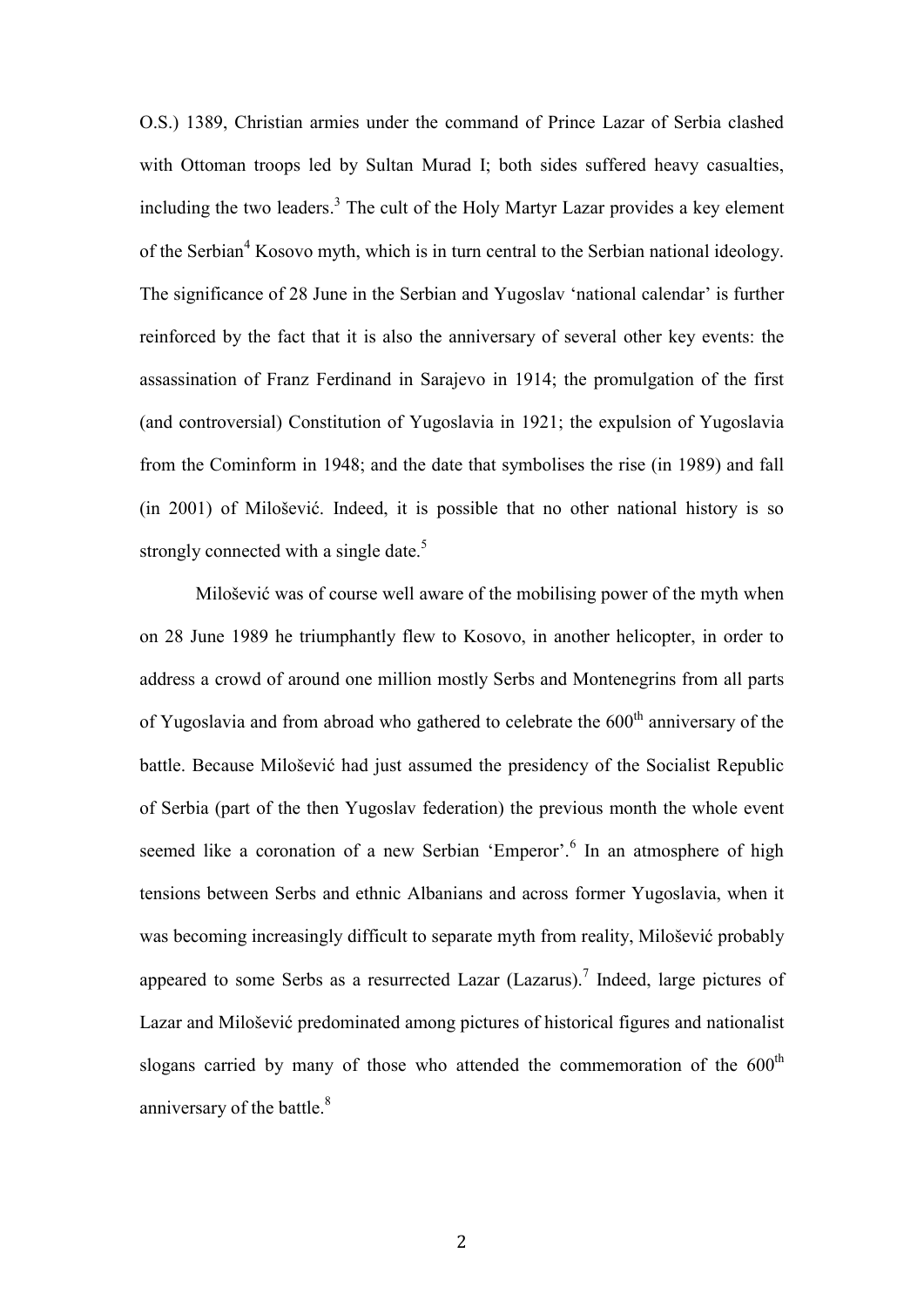As a prelude to the anniversary, Prince Lazar's remains 'toured' Serbian monasteries across Yugoslavia, with Serbs coming to pay homage in their thousands.<sup>9</sup> Although Milošević's 1989 Kosovo speech does not sound overtly nationalist, especially when placed in the context of the discourse(s) which accompanied the dissolution of Yugoslavia, it nevertheless contains the following lines:

The Kosovo heroism does not allow us to forget that, at one time, we were brave and dignified and one of the few who went into battle undefeated…Six centuries later, again we are in battles and quarrels. They are not armed battles, though such things should not be excluded yet.<sup>10</sup>

The role of Kosovo, both symbolic and real, in the rise and fall of Slobodan Milošević is well documented, $^{11}$  while the battle, its legacy and the myth have been subjects of a number of studies.<sup>12</sup> It was thanks to a visit to Kosovo in April 1987, at the time when Kosovo's Serb minority protested against alleged discrimination by the province's Albanian majority, that Milošević first became widely perceived as a protector of Serbian rights, although initially more by a set of circumstances than his own design. However, he made the most out of the  $600<sup>th</sup>$  anniversary of the battle two years later, cementing his position as the undisputed Serb leader. The war against NATO and ethnic Albanians over the status of Kosovo in 1999 would mark the beginning of Milošević's fall. Ironically, it was during the Kosovo war that Milošević was indicted by the Hague Tribunal. He lost presidential elections in September 2000 and was forced by a popular revolt to resign the following month. In March 2001 the former president was arrested by Serbia's authorities before eventually being transferred to The Hague on 28 June. He died in his prison cell of a heart attack in March 2006, before the trial could be completed.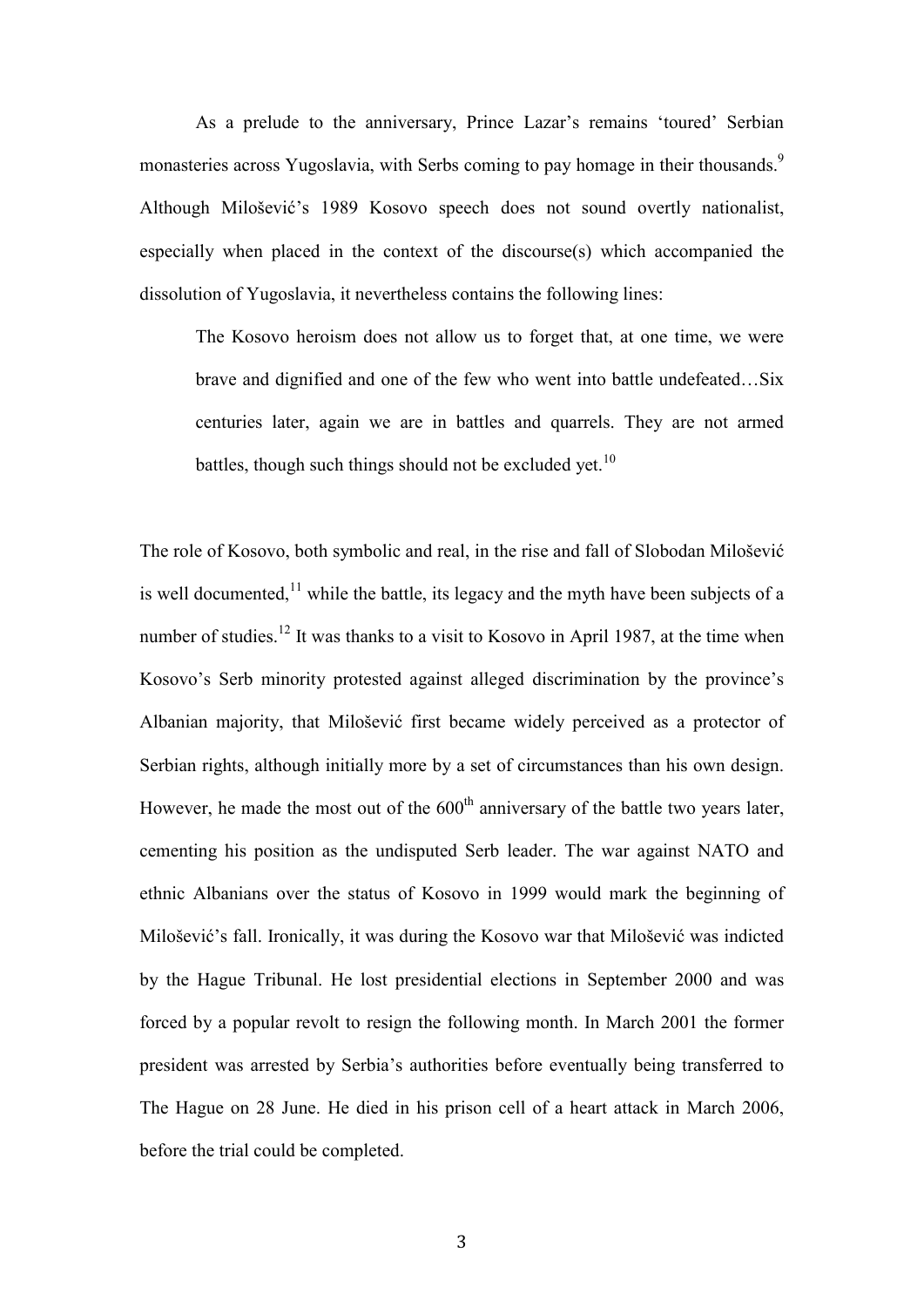During the Yugoslav wars of the 1990s some authors sought to explain the Serbian-instigated violence by a nationalist mythology at the centre of which lies the myth of Kosovo.<sup>13</sup> According to this argument, the genocide committed by Serbian forces was not caused by 'the pathology of the individual organizing and committing the genocide, but the pathology of the ideas guiding them'.<sup>14</sup> In this article, I argue that history of the Kosovo myth does not offer a straightforward narrative that links the Serbia of 1389 with events of the last two decades in former Yugoslavia. Myths, like nations, have their own history – history that is seldom linear and predetermined – and are an essential ingredient of nation-building. <sup>15</sup> Just as it may be argued that the process of nation-building is never fully completed, so national myths evolve and gain new interpretations over time. As another scholar of the Serbian Kosovo myth has argued, '[i]t would be quite misleading to assume that the Kosovo myth has remained unchanged in the course of the past centuries' – to assume this 'would be to fall prey to the anti-historical pretensions of the nationalist myth-mongers, who assert that myth, historical events and subsequent interpretations are congruent.<sup>16</sup>

The Serbian Kosovo myth does not differ fundamentally from other national myths.<sup>17</sup> National myths are usually linked to key historical events which are perceived as turning points in the collective destiny of the nation. Therefore, they are not wholly invented or imagined, but, as a historian of East Slavonic national myths has suggested, 'must also resonate in a plausible past and find an appropriate place in the mainstream of popular memory in order to take root'.<sup>18</sup> But, how important is it to distinguish between the fictional and factual in order to understand the significance of a myth? It may be argued that understanding the interplay between the 'truth' and the 'myth' of Kosovo would be more productive than emphasising differences between the history and the myth.<sup>19</sup> Dismantling the Kosovo myth and separating the historical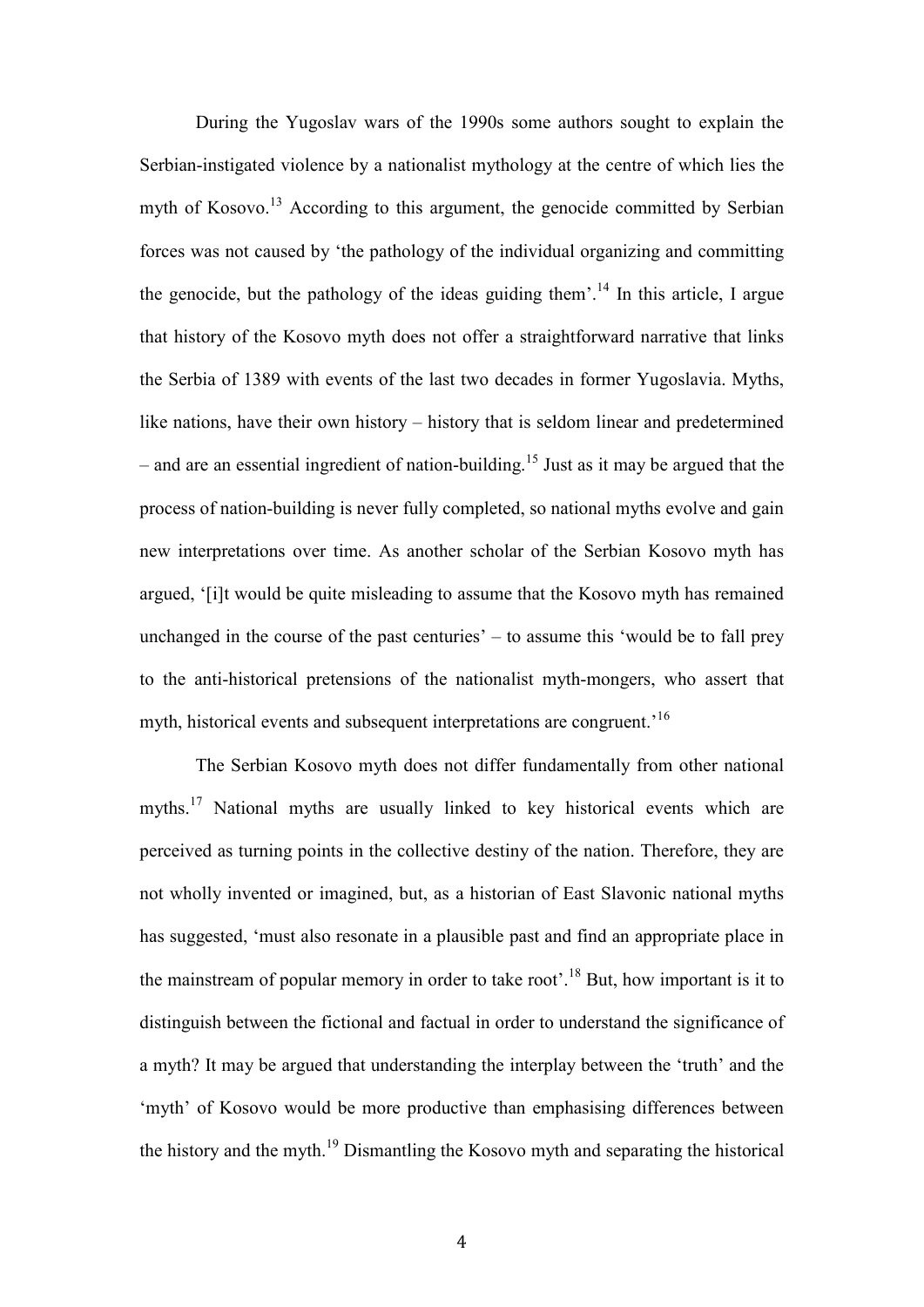from the mythical proved significant for the birth of the critical historiography in Serbia in the nineteenth century (as is suggested below). However, for a historian today to engage in proving that the legend of Kosovo is not based on historical truth would be an unnecessary exercise, not least because the history and the myth of Kosovo are inseparable in Serbian popular culture and imagination.<sup>20</sup>

Because I am particularly interested in the myth of Kosovo as a *national* myth, the analysis concentrates on the last two centuries, during which modern nationalist ideologies emerged and developed. In particular, I address the following three issues: a) the significance of the Kosovo myth during the emergence of modern Serbian national ideology in the nineteenth century; b) the Kosovo myth as a pan-Yugoslav myth; and c) the use of the Kosovo myth by the West. First, however, it is necessary to explain briefly the background to and the origins of the myth.

## **Background and origins**

In the Middle Ages Kosovo referred to a geographic plain, much smaller than the territory of present-day Kosovo. *Kos* in Serbian means 'black bird', and Kosovo Polje, the site of the battlefield, means 'the field of black birds'. German chronicles refer to the battlefield as *Amselfeld*, and sources in Latin as *campus merulae*. The territory to the west of Kosovo was known in the Middle Ages as 'Metohija' (after the Greek word *metohi*, meaning 'dependence of a monastery) because large portions of land were owned by Serbian monasteries and the Mt Athos. Present-day Kosovo was not a single administrative unit in medieval Serbia, but was divided between the districts of Lab and Sitnica. It should not be confused with the Ottoman *vilayet* (province) of Kosovo which included in addition to what today is Kosovo, parts of present-day Macedonia, south-western Serbia, as well as parts of Montenegro. In fact,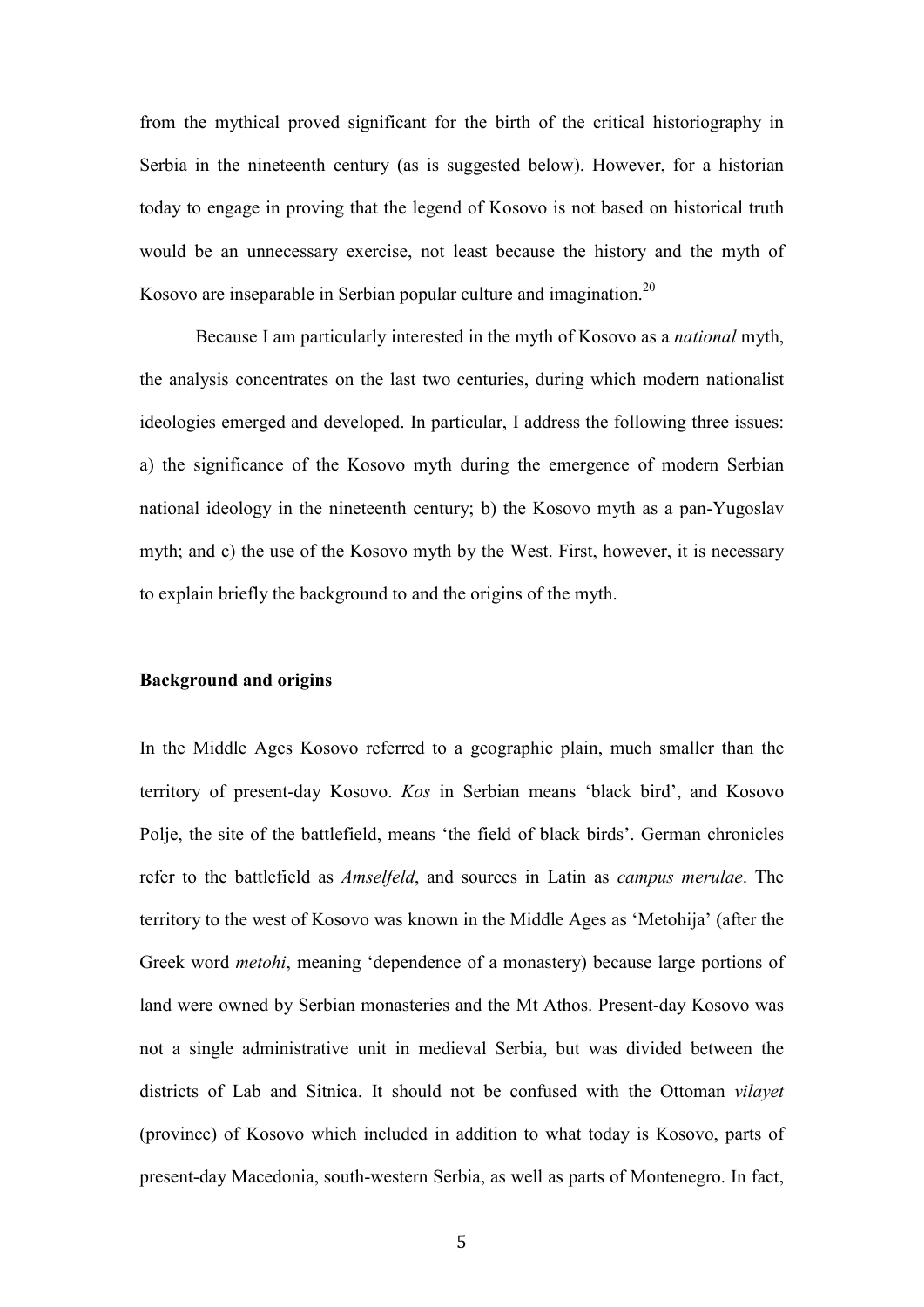borders of present-day Kosovo were not drawn until 1946, when it was established as Autonomous Region of Kosovo and Metohija within the People's Republic of Serbia, one of the six republics of the Communist-led Yugoslav federation. 'Metohija' was dropped from the name of the province in 1968 by the Yugoslav authorities, before it was officially reintroduced by the Serbian government in 1989. Serbs prefer to call the province by its full name – Kosovo and Metohija (sometimes Kosmet for short), while ethnic Albanians never use the word Metohija, possibly because of its Serbian Orthodox connotations. The Albanian spelling for the province is Kosovë, pronounced, and sometimes spelled, as Kosova. The spelling 'Kossovo' may also be found in older English-language texts. $^{21}$ 

The Kosovo myth emerged not long after the fourteenth century battle between the predominantly Serbian Christian forces (Bosnians, Bulgarians, Albanians and Vlachs as well as some Hungarians are believed to have joined the Serbian army) led by Prince Lazar Hrebeljanović of Serbia and Ottoman Turkish forces, which also included Serbian, Albanian and other Christian vassals and mercenaries, led by Sultan Murad  $I^{22}$  Not much is known about the battle except that it took place near Priština, at Kosovo Polje (the Field of Blackbirds) on 28 (15 O.S.) June 1389. Even the outcome was inconclusive, although it is known that both sides suffered heavy casualties, and that both the Serbian Prince and the Ottoman Sultan were killed. In the Serbian 'collective memory<sup>23</sup> the battle is remembered as a fateful defeat which led to the loss of independence and the 'five century-long Turkish yoke'.<sup>24</sup> In reality only some parts of southern Serbia were under Ottoman control for five centuries. The last independent Serbian city, Smederevo, fell to the Ottoman armies in 1459. Serbia reemerged as an autonomous principality in 1829, before becoming *de facto* independent from the Ottoman Empire at the Congress of Berlin in 1878, exactly 419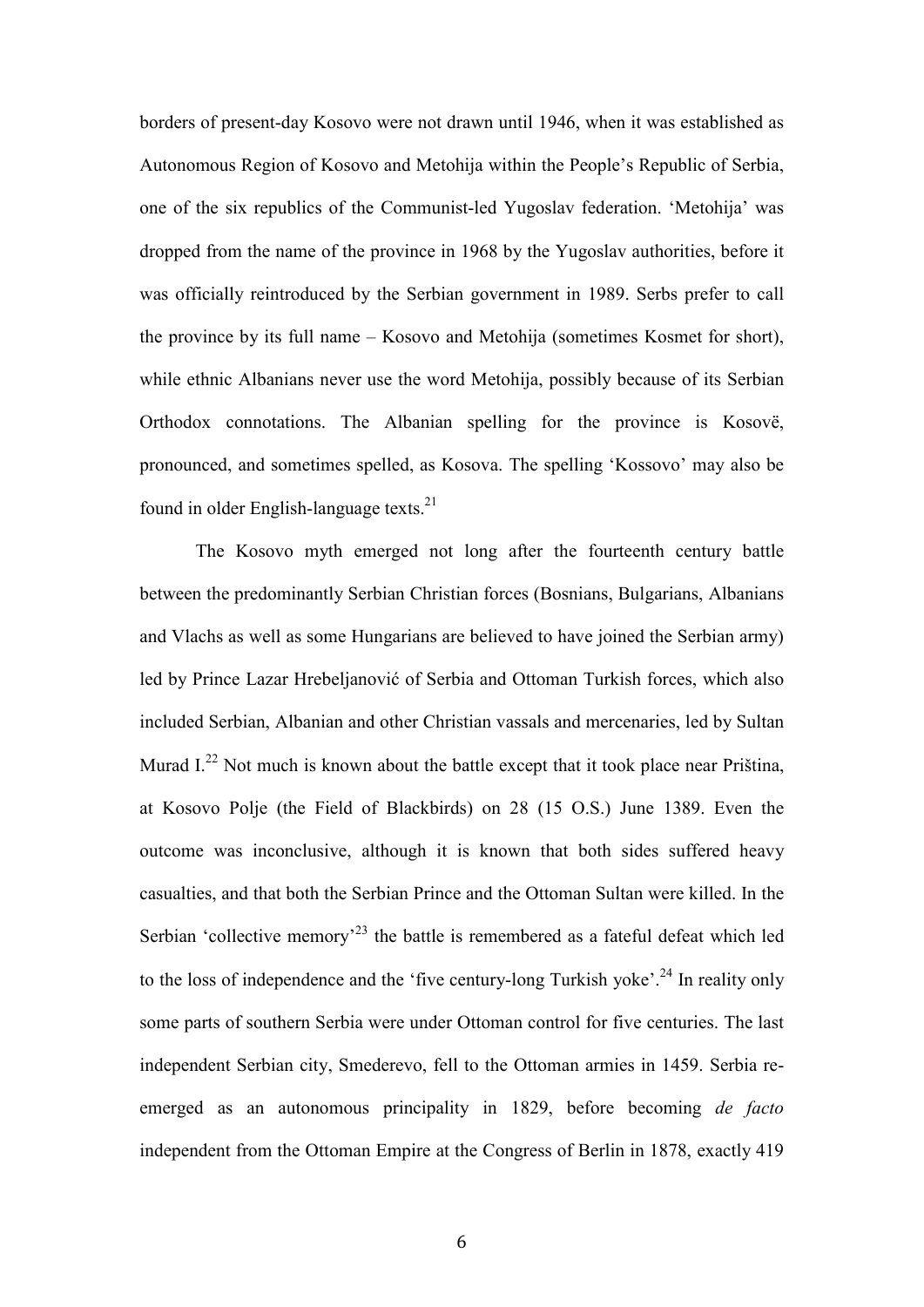years after the fall of Smederevo. As part of the same mythical discourse, Prince Lazar is erroneously referred to as 'Emperor' (Tsar), despite being only one of several nobles who took over various regions of medieval Serbia following the death of the last Emperor, Stefan Uroš V, in  $1371.^{25}$ 

First reports after the battle claimed the Christian victory, but the outcome was most probably a draw. Nevertheless, if the Ottomans did not necessarily win in 1389, it may be argued that in the long-term the battle could be seen as a Serbian defeat. Serbia never fully recovered despite surviving for another seventy years before finally capitulating to the Ottoman Turks in 1459. Post-Kosovo Serbia even prospered, buoyed by the flood of refugees from the Byzantine, Bulgarian and southern Serbian territories taken by the Ottomans. The survival, let alone relative prosperity and stability of the Serbian state for another seventy years after the Kosovo battle is often overlooked, even though it was no small achievement and seventy years is by no means a short 'life-span' for a state in East-Central Europe. Former Yugoslavia, for example, existed for seventy years (between 1918 and 1941 and between 1945 and 1992).

Central to the Kosovo myth is the cult of the Holy Martyr Lazar. According to legend, on the eve of the battle the Holy Prophet Elijah offered Prince Lazar a choice between an empire in heaven and an empire on earth. Lazar's choice – a heavenly empire – would mean defeat by the Ottomans but it would secure a kingdom in heaven for the Serbian nation. The sacrifice that Lazar and his knights made at Kosovo turned a military defeat into a moral victory. That Kosovo was a place where Serbian medieval rulers built some of the most important churches and monasteries, and where the Serbian Patriarchate, established in 1346, was based, further contributed to the special place the region and the medieval battle occupy in Serbian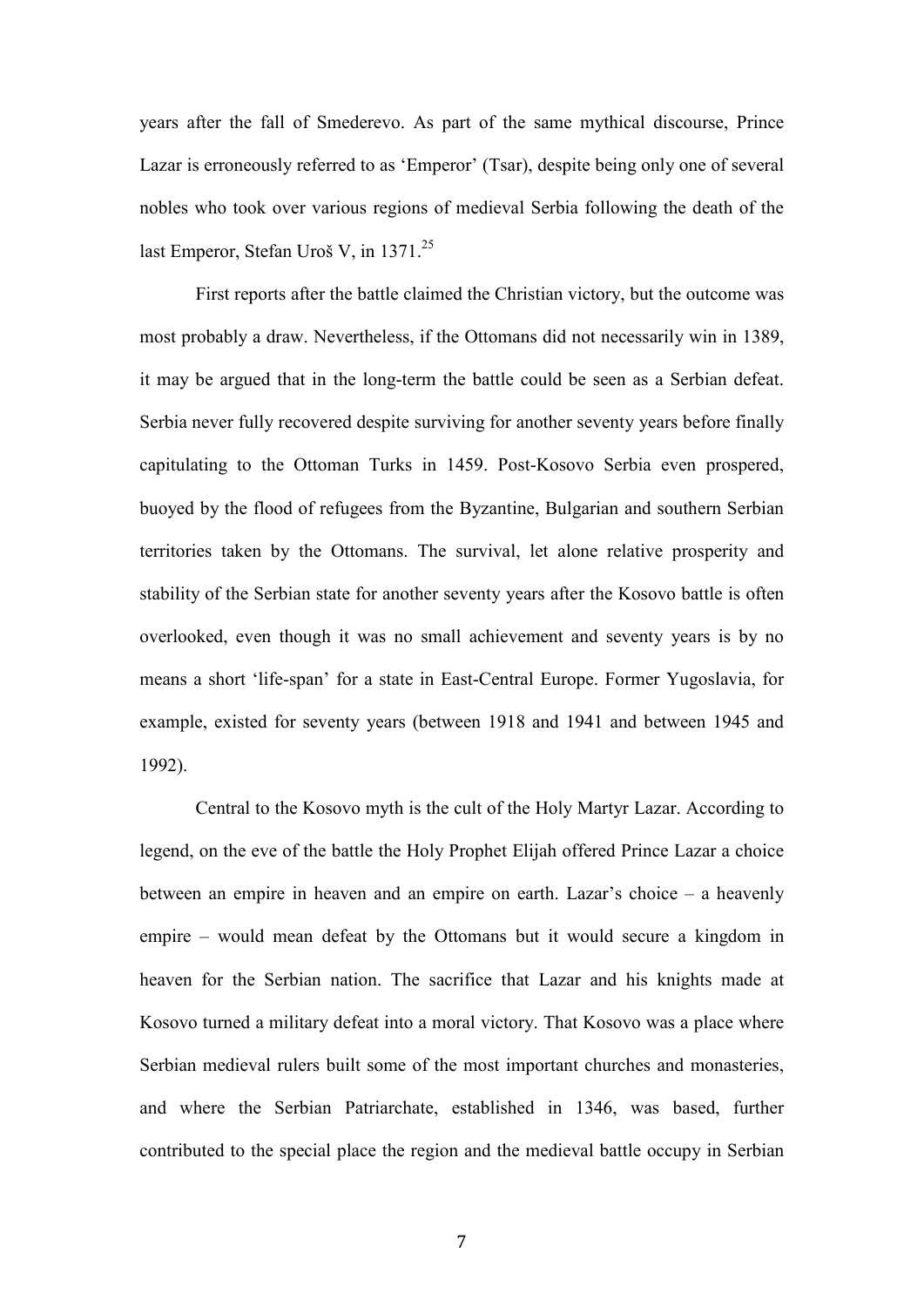collective psyche. (In fact, the Patriarchate was based in the town of Peć in Metohija). Kosovo is frequently described by Serbs – and sometimes by non-Serbs<sup>26</sup> – as the 'Serbian Jerusalem', while the Serbs are often compared to the Israelites. The analogy with Jerusalem is above all meant to emphasise that Kosovo is the cradle of the Serbian civilisation. However, it has also served to send another message, namely that Serbs share the Jews' destiny as a nation forced out of its original homeland, now 'occupied' by a hostile Muslim population.<sup>27</sup> During the rise of Serbian nationalism in the 1980s – which preceded the rise of Milošević and was a phenomenon that initially at least developed independently of him – Serbian intellectuals often made parallels between the fate of Jews and Serbs. In the mid-1980s the Serbian writer (and later politician) Vuk Drašković even claimed that 'Serbs are the thirteenth, lost and the most ill-fated tribe of Israel'.<sup>28</sup> Drašković's metamorphosis from a nationalist writer to a nationalist leader of the opposition to Milošević before becoming a moderate Foreign Minister of Serbia and Montenegro following the fall of Milošević may have been remarkable, but his fascination with the apparent similarities between Jews and Serbs apparently has remained. In October 2004 he asked in Belgrade a visiting delegation of the World Jewish Congress to support Serbia's position on Kosovo, adding that should this predominantly Albanian-populated province become independent '[a]ll Serbians will leave Kosovo and we will take the position of European Jews starting to dream about...our spiritual home.<sup>29</sup> Members of other Yugoslav nations – Croats, Slovenes, but in particular, paradoxically perhaps, the Bosnian Muslims and predominantly Muslim Albanians of Kosovo – have also made analogies with the Jews in order to strengthen their claims to victimhood. In this they were often backed by their supporters abroad, including intellectuals of Jewish background. NATO leaders often compared events in Kosovo during the bombing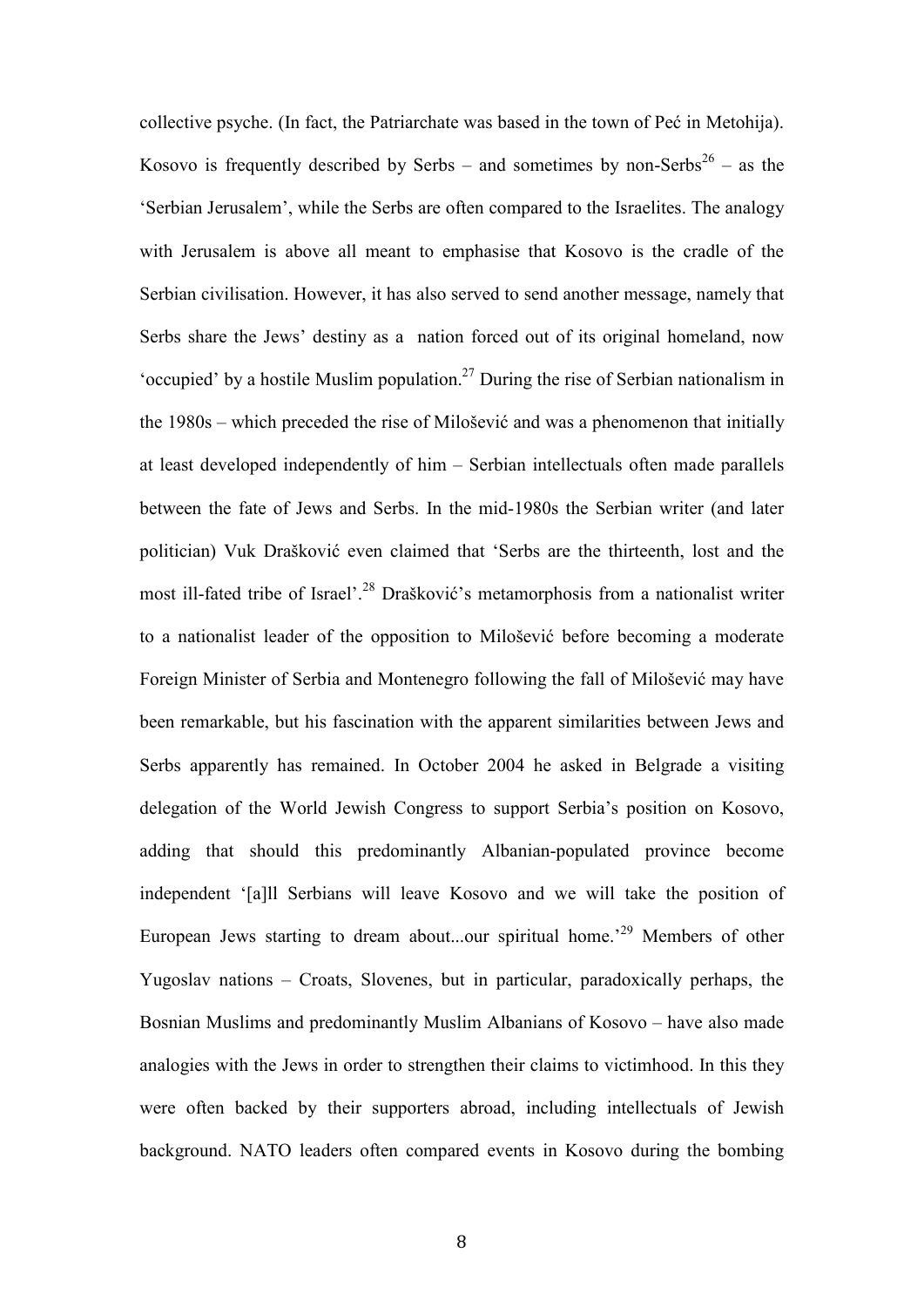campaign against Serbia in 1999 to the Holocaust, no doubt in order to secure public backing for the military intervention.<sup>30</sup>

The cult of Prince Lazar has a strong biblical undertone, no doubt because the Serbian Orthodox Church, which acknowledged Lazar as a saint soon after the battle, played a central role in the emergence and the preservation of the Kosovo myth. The myth makes a direct analogy between Lazar and Jesus Christ; like Jesus, Lazar died so that his people could live. According to the legend, the night before the battle Lazar hosted a last supper during which he told his knights that one of them would betray him the following day. A young knight named Miloš Obilić, suspected by Lazar of being the traitor, killed the Ottoman Sultan during the battle, determined to prove his loyalty to the Prince. The Judas-like figure is to be found in the person of Vuk Branković, the lord of Kosovo, who survived the battle. Historians cannot establish the identity of the Sultan's assassin; it seems very unlikely that Branković (or anyone else for that matter) was a traitor. However, as myths generally tend to appeal to a wider public significantly more than complex, scholarly interpretations, the legends of Lazar's sacrifice, Miloš Obilić's heroism and Vuk Branković's treachery still survive as an integral part of Serbian collective discourse. Indeed, many Serbs today understand their history as a series of tragic defeats due to the lack of national unity and acts of treason, but also they often believe their defeats represent moral victories.

 In addition to these male characters, there are three key female figures among the *dramatis personae* of the Kosovo mythology: 'Empress' Milica, the Mother of the Jugovići, and the Kosovo Maiden. Princess Milica, usually referred to in the popular tradition as 'Carica' (or 'Tsaritsa', i.e. 'Empress'), was Lazar's wife.<sup>31</sup> In the epic song 'Tsar Lazar and Tsaritsa Militsa', Milica successfully pleads with Lazar to allow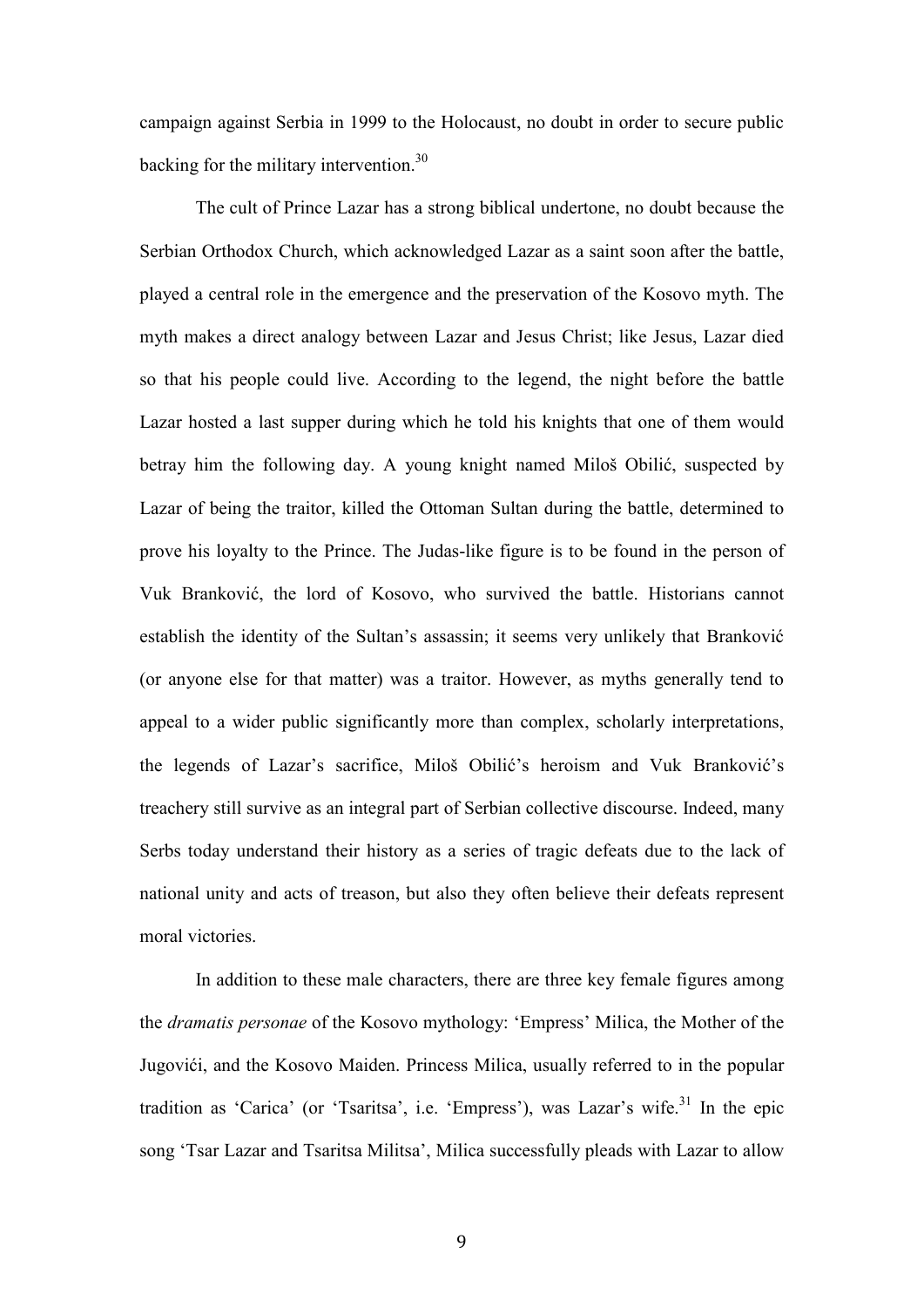her youngest brother Boško Jugović to stay behind, so that at least one of her nine brothers survives the battle. Milica is heartbroken when Boško refuses to not go to Kosovo, and when her other brothers and her father Jug Bogdan all reject her plea. The epic song 'The Mother of the Jugovići' translates the national disaster into a tragedy of a mother who dies of a broken heart when two ravens bring her the arm of her youngest son Boško. The third chief female character is a young anonymous girl referred to as the Kosovo Maiden. In 'The Kosovo Maiden' the girl comes to Kosovo Polje the morning after the battle to nurse the wounded Serbian soldiers. Surrounded by countless dead bodies, the Kosovo Maiden, like 'Tsaritsa' Milica, symbolises a sense of an enormous loss and isolation in which many Serbs, but particularly Serbian women, found themselves during and after the Ottoman conquest.<sup>32</sup> Unlike Milica, the Mother of the Jugovići and the Kosovo Maiden were not historical figures.<sup>33</sup> Interestingly, the songs about the latter two as well as perhaps the main song on the Kosovo theme, 'The Downfall of the Serbian Empire', were noted down from *female* singers by Vuk Stefanović Karadžić, the nineteenth-century Serbian language reformer and oral historian.<sup>34</sup>

# **The Kosovo myth and the emergence of modern Serbian nationalism**

Although the memory of the Battle of Kosovo was preserved in the rich epic poetry and in church chronicles and sermons throughout the Ottoman period, the myth only assumed today's significance in the nineteenth century, when modern Serbian nationalism emerged. Like other European nationalisms, the Serbian one looked back to the glorious past, or 'golden age', seeking to recreate the independence for the nation it had once enjoyed; like other nationalisms, it needed a 'usable past'.<sup>35</sup> The Kosovo myth offered several 'convenient' themes.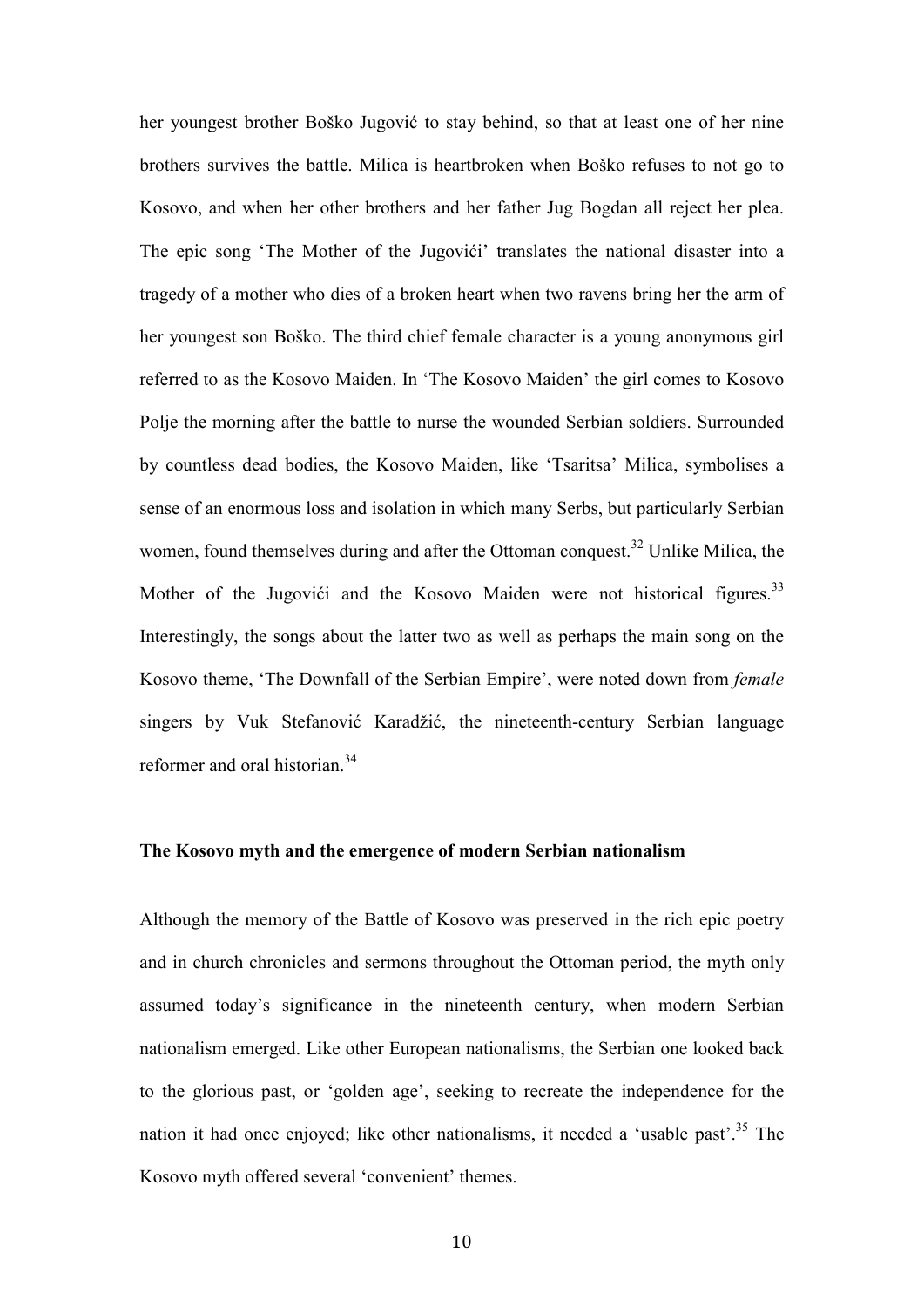First, defeat at the battlefield may have led to the loss of medieval statehood, but it had been turned into a moral victory which promised the state's resurrection. In that respect, the emphasis of defeat is central to the Kosovo myth, regardless of the actual outcome of the battle. As Thomas Emmert argues,

[To Serbs] the theme of defeat at Kosovo was necessary for the companion themes of hope and resurrection. Lazar and Serbian people gave their lives freely for the faith and for the land; and because of this martyrdom at the hands of the heathen enemy the Serbs knew that God would protect His people and return them one day from their captivity…any impression of a Serbian victory and even an indecisive outcome was lost in the emerging legendary tradition of Kosovo.<sup>36</sup>

Second, the explanation of defeat due to treachery at Kosovo offered a convenient if not necessarily historical interpretation of the decline of medieval Serbia. The Serbian Empire had already begun to disintegrate before the battle took place, chiefly due to the internal struggle for succession, following Emperor Stefan Dušan's death.<sup>37</sup> Finally, the Kosovo myth fitted into another, more universal myth of *antemurale christianitatis*, common to several other east-central European peoples. Although this myth is usually associated with Roman Catholic nations such as the Croats, Hungarians, and Poles, the Serbs' self-perception as bulwark of Christianity should not be overlooked. As Milošević declared at Kosovo Polje on 28 June 1989:

Six centuries ago, Serbia heroically defended itself in the field of Kosovo, but it also defended Europe. Serbia was at that time the bastion that defended the European culture, religion, and European society in general. Therefore today it appears not only unjust but even unhistorical and completely absurd to talk

11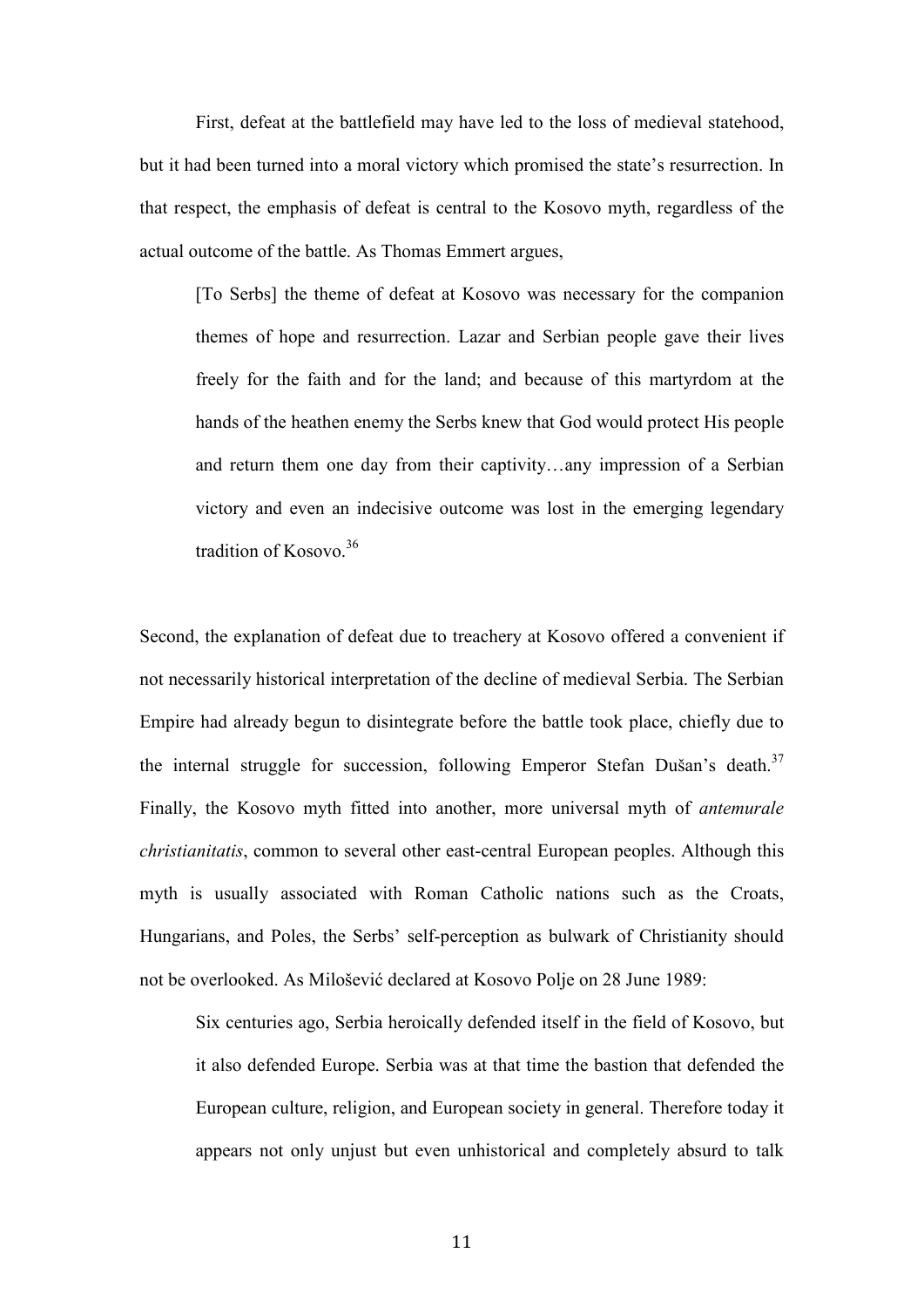about Serbia's belonging to Europe. Serbia has been a part of Europe incessantly, now just as much as it was in the past, of course, in its own way, but in a way that in the historical sense never deprived it of dignity.<sup>38</sup>

References to the medieval past, including the Battle of Kosovo, were frequent in Serbia during the anti-Ottoman uprisings of the early nineteenth century. Once the First Serbian Uprising (1804-1813) turned into a struggle for independence from the Ottoman Empire (as opposed to the rebellion against local Ottoman officials it had been initially), the Serbian revolutionaries believed they were fighting for the restoration of the medieval statehood lost at Kosovo. A rallying call by Karadjordje Petrović, the leader of the First Uprising, illustrates this well: '[Let us] throw off, in the name of God, the yoke which the Serbs carry from Kosovo to this day.<sup>39</sup>

If the cult of Prince Lazar was central to the early history of the myth, the cult of Miloš Obilić, the knight who allegedly killed the Sultan, became just as important to the Kosovo mythology in the nineteenth century. The legendary heroism of Miloš Obilić had a particular appeal in Montenegro, where the Kosovo tradition was in the past perhaps even stronger than in Serbia. As a nineteenth-century Serbian traveller to Montenegro observed: 'when you talk to these people [Montenegrins] you have the impression that the Battle of Kosovo took place yesterday.'<sup>40</sup> Similarly, Milovan Djilas, the late Yugoslav dissident and writer, wrote in a historical study of nineteenth-century Montenegro that 'Obilić and Kosovo were not something that happened some time ago and far away, but they were here – in daily thoughts and feelings and life and struggle with the Turks.<sup>41</sup> Even today some Montenegrins believe that they are the direct descendants of Serbian knights who survived the battle.<sup>42</sup> Prince-Bishop of Montenegro Petar II Petrović Njegoš (1830-1851) was one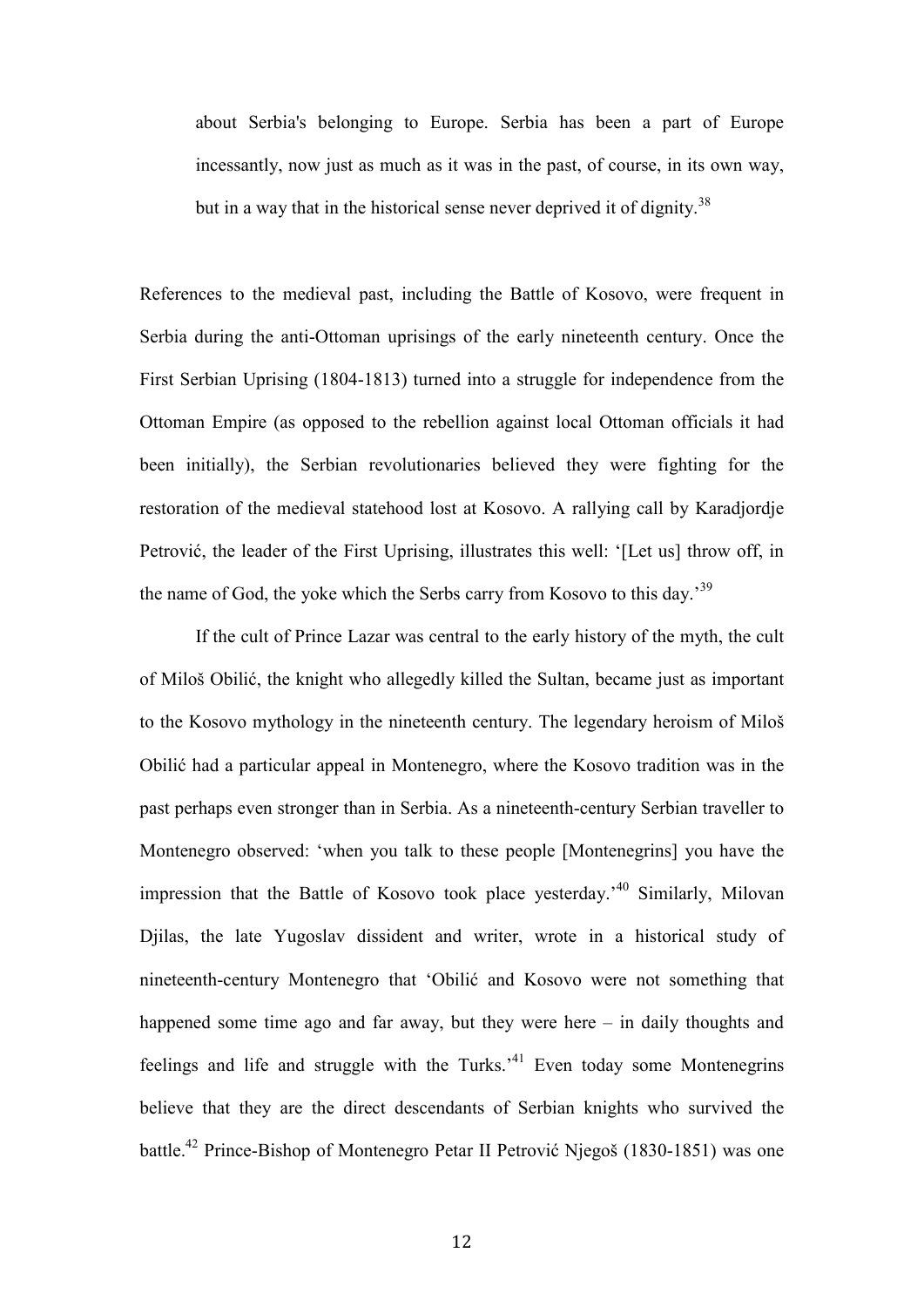of the advocates of this understanding of Montenegro's origins. In order to strengthen further the symbolic presence of the myth in everyday life in Montenegro he altered the traditional Montenegrin cap, to emphasise more directly the links with medieval Serbia.<sup>43</sup>

Njegoš is best remembered as the author of *The Mountain Wreath* – a long poem first published in 1847, about a fictional struggle to extermination against Slav Muslim converts, which makes frequent references to Kosovo and especially to Miloš Obilić, and is dedicated to Karadjordje Petrović.<sup>44</sup> The Prince-Bishop is widely considered the greatest poet Montenegro and the Serbs have ever had and many Serbs and Montenegrins know *The Mountain Wreath* by heart.<sup>45</sup> Among them was Gavrilo Princip, who clearly identified with Miloš Obilić while firing revolver shots at the unfortunate Archduke Franz Ferdinand and his wife Sophie in Sarajevo on 28 June 1914.<sup>46</sup> Indeed, his fellow revolutionaries regarded him as a modern-day Miloš. One of them wrote after the war to Luigi Albertini, historian of the First World War: 'The Serbs carry on a hero cult, and today with the name of Milo Obilić they bracket that of Gavrilo Princip; the former stands for Serbian heroism in the tragedy of the Kosovo Field, the latter for Serbian heroism in the final liberation.<sup>47</sup>

One of Njegoš's successors, Prince (later King) Nikola of Montenegro, who had hoped that Montenegro (rather than Serbia) would emerge as the 'Piedmont of Serbdom', also wrote a well-known poem 'There, over there', which lamented the loss at Kosovo.<sup>48</sup> Both Serbia and Montenegro declared war on the Ottoman Empire in 1876, following the rebellion by Herzegovinian and Bosnian peasants (most of whom were Orthodox Serbs). Serbia's declaration of war referred to the 'mission of Kosovo', while Prince Nikola believed the time to 'avenge Kosovo' had arrived. 'Under Murad I the Serbian empire was destroyed – now during the reign of Murad V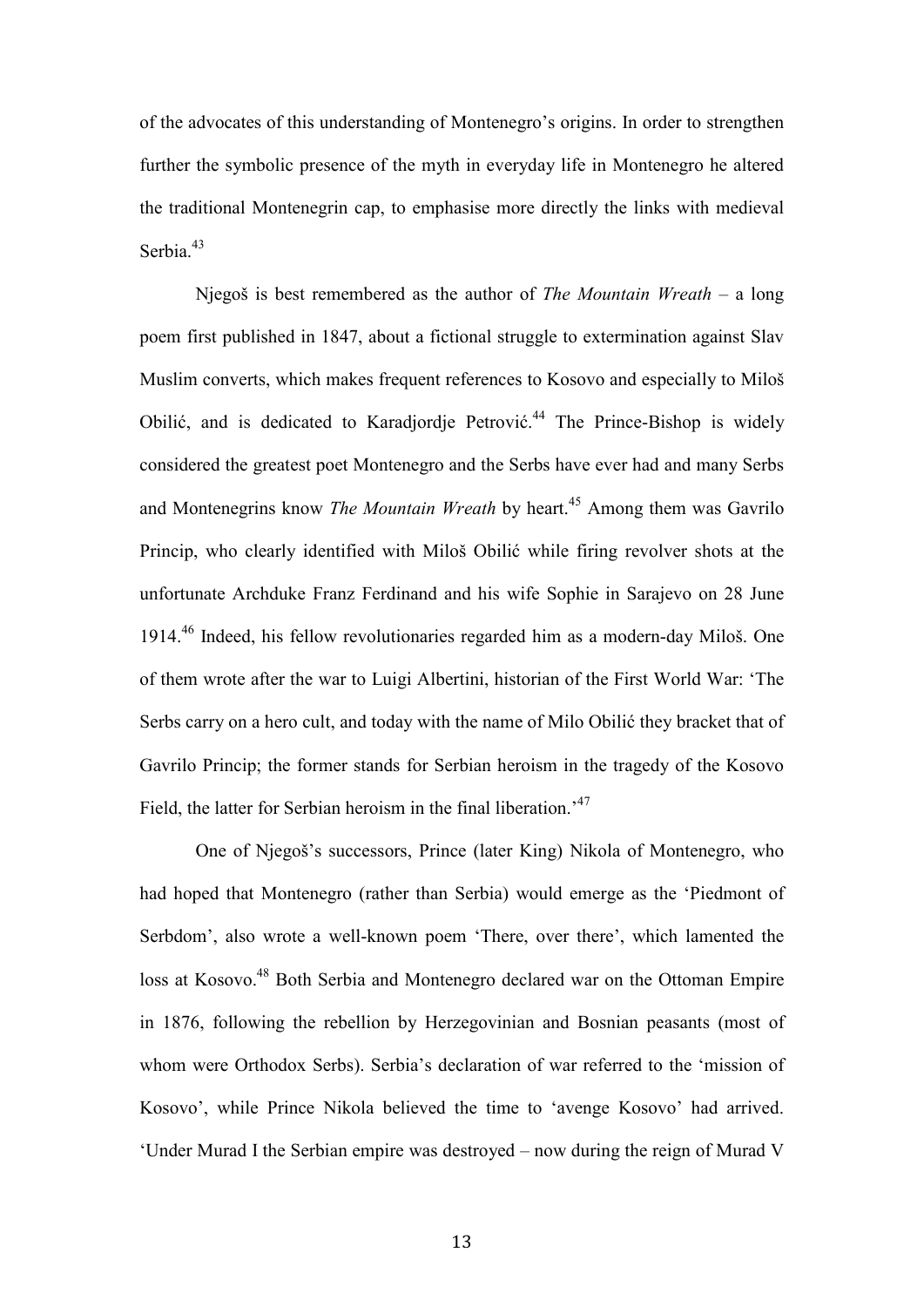it has to rise again!' the Montenegrin ruler declared.<sup>49</sup> When Serbia became a kingdom in 1882, Milan Obrenović was hailed as 'the first Serbian king since Kosovo', although, like other similar references to the past, this one was based on a historical untruth.<sup>50</sup>

Nevertheless, it was only at the time of the  $500<sup>th</sup>$  anniversary of the battle that St Vitus' Day truly became the national holiday.<sup>51</sup> In 1889 the Serbian Royal Academy, the Court, and the Church all commemorated the  $500<sup>th</sup>$  anniversary of the battle. The Academy's president Čedomilj Mijatović, gave a special lecture in the Academy on 11 June. He argued that the memory of Kosovo was the main component of Serbian nationhood, even above language and religion. 'An inexhaustible source of national pride was discovered at Kosovo. More important than language and stronger than the Church this pride unites all Serbs in a single nation', Mijatović told his audience, before summarising both the significance of the Kosovo myth for the Serbs and the way they perceive(d) their history:

There was never a [Serbian] war for freedom – and when was there no war? – in which the spirit of the Kosovo heroes did not participate. The new history<sup>52</sup> of Serbia begins with Kosovo – a history of valiant efforts, long suffering, endless wars, and unquenchable glory…We bless Kosovo because the memory of the Kosovo heroes upheld us, encouraged us, taught us, and guided  $\mathrm{us.}'^{53}$ 

Mijatović may have really believed in the 'spirit of the Kosovo heroes', given his participation in spiritualist séances in Victorian England, where he lived first as Serbian minister to London and where he remained following his resignation in 1903,<sup>54</sup> but he was not alone. Serbian troops marching into Kosovo during the First Balkan War of 1912 appeared to believe not only that they were avenging the defeat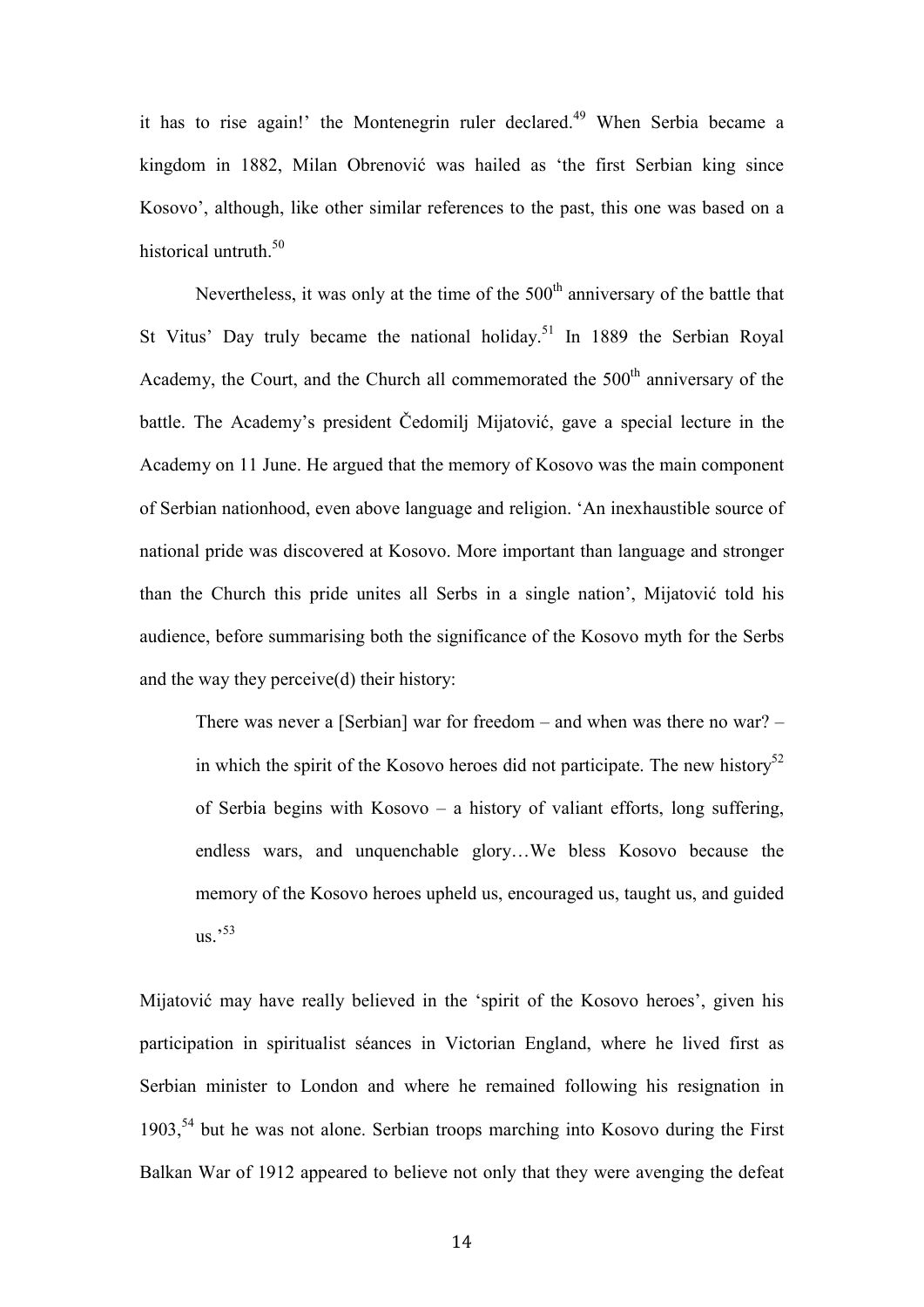of 1389, but that they were joined by the Kosovo heroes. Instances of collective hallucination were reported, some Serbian soldiers apparently convinced they saw silhouettes of medieval knights marching alongside them.<sup>55</sup> As one of the soldiers wrote in his diary in October 1912, just as his unit was about to enter Kosovo:

The single sound of that word – Kosovo – caused an indescribable excitement. This one word pointed to the black past – five centuries. In it exists the whole of our sad past – the tragedy of Prince Lazar and the entire Serbian people…

 Each of us created for himself a picture of Kosovo while we were still in cradle. Our mothers lulled us to sleep with the songs of Kosovo, and in our schools our teachers never ceased in their stories of Lazar and Miloš…

 When we arrived on Kosovo and the battalions were placed in order, our commander spoke: 'Brothers, my children, my sons!' His voice breaks. 'This place on which we stand is the graveyard of our glory. We bow to the shadows of fallen ancestors and pray God for the salvation of their souls.' His voice gives out and tears flow in streams down his cheeks and grey beard and fall to the ground. He actually shakes from some kind of inner pain and excitement.

The spirits of Lazar, Miloš, and all the Kosovo martyrs gaze on us. We feel strong and proud, for we are generation which will realize the centuriesold dream of the whole nation: that we with the sword will regain the freedom that was lost with the sword.<sup>56</sup>

Indeed the whole campaign was in many respects perceived by Serbs as a holy war. Veterans of the Kosovo campaign were awarded with specially coined medals inscribed with 'To the Avengers of Kosovo, 1912-1913'. The author of the design of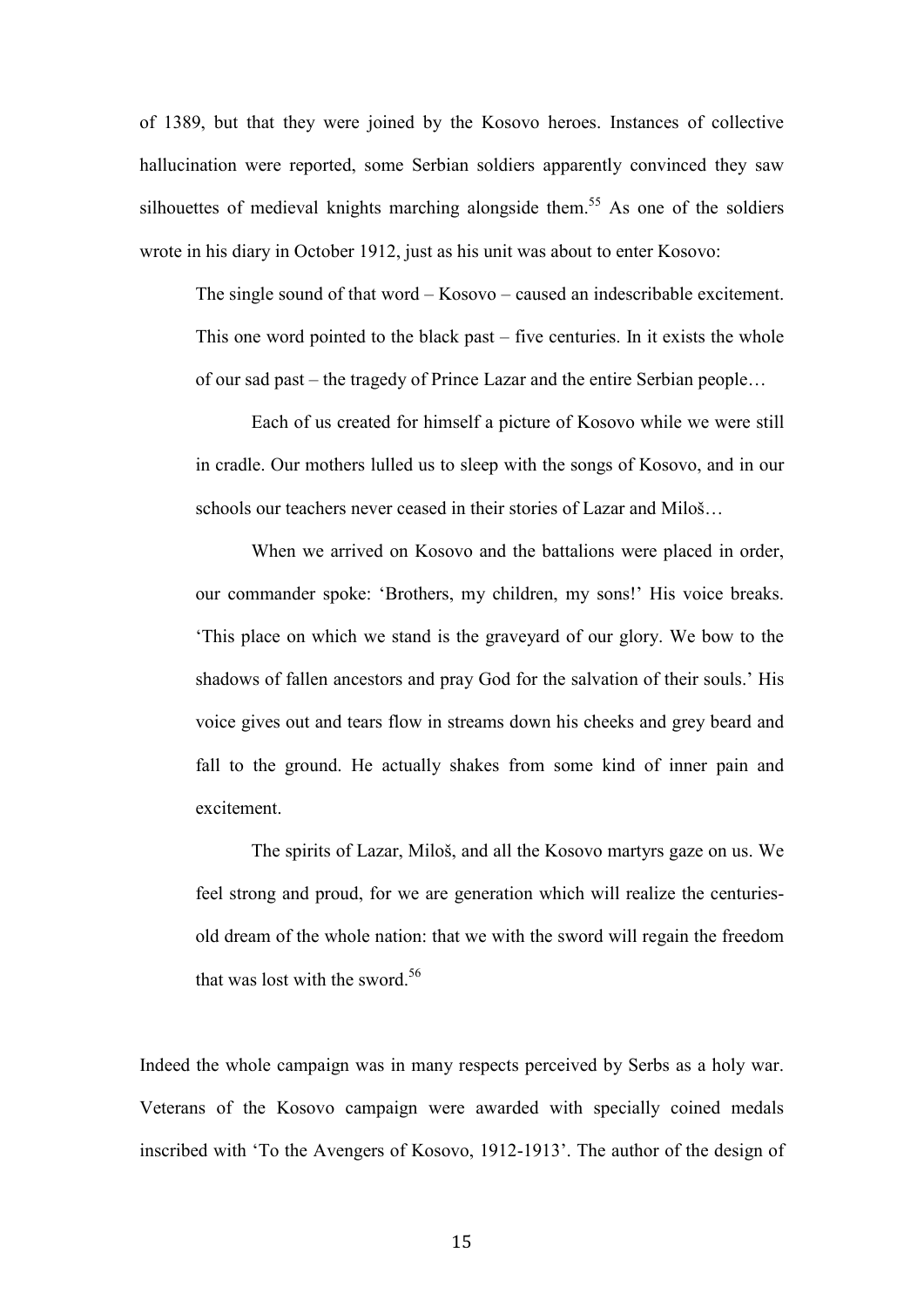the medal was Ivan Meštrović, a pro-Yugoslav Croatian sculptor who was inspired by the Kosovo mythology (see below).

During the First World War, in late 1915, before the Serbian army's epic retreat towards the Greek island of Corfu through the mountains of northern Albania, Marshal Živojin Mišić suggested that the Serbian army make a last stand against the overwhelming Austro-German-Bulgarian enemy at Kosovo. The suggestion essentially to repeat Lazar's heroic but ultimately suicidal choice of heavenly Serbia was rejected by other Serbian leaders.<sup>57</sup> The significance of the Kosovo myth among Serbian soldiers fighting in the First World War was also recorded by the American journalist John Reed in his classic account *The War in Eastern Europe*. 58

Were the high emotions attached to Kosovo the reason why Serbs failed to notice that although most medieval monasteries and churches remained, there were not many Serbs left in Kosovo by the early twentieth century? According to the population census of 1921, the first to be carried out in the new Yugoslav state, there were some 439,000 people on the territory of what would become Kosovo and Metohija after the Second World War, only around 21 per cent of whom were Serbs.<sup>59</sup> The majority of the rest were ethnic Albanians.

The Kosovo myth, however, should not be exclusively linked with nationalist rhetoric of the nineteenth century. Serbian Liberals in the 1860s and the Radicals in the 1880s used the Kosovo theme to champion freedom and democracy, while the ruling Conservatives and the Court used it to compare the opposition with the treacherous Vuk Branković.<sup>60</sup> On the eve of the 500<sup>th</sup> anniversary of the battle, Serbian archimandrite and historian Ilarion Ruvarac published a critical study on Prince Lazar, which led to a fierce polemic between the new generation of critical historians and the older, romantic one. Another historian, Ljubomir Kovačević,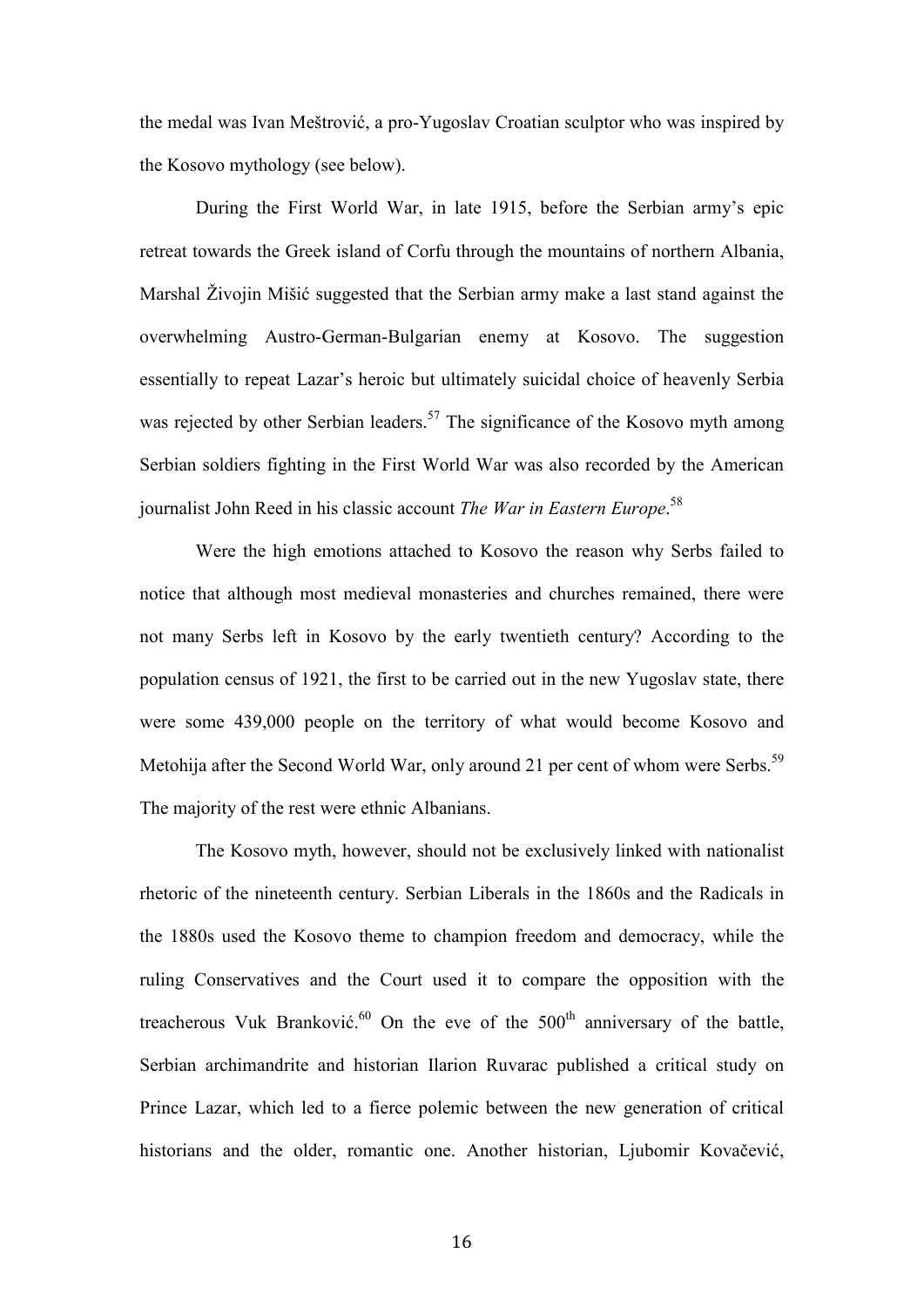showed, independently of Ruvarac, that there was no evidence that Vuk Branković had been a traitor.<sup>61</sup> It may be argued that the debate about the fictional and historical in the myth of Kosovo led to the birth of Serbian critical historiography. Ruvarac was regarded as the founder of the critical school of history by a whole generation of Serbian historians of the late nineteenth century, while at the same time he was fiercely criticised for his 'unpatriotic history' by national ideologists and by the church  $62$ 

#### **The Yugoslav Kosovo myth**

The powerful message that the Kosovo myth carried was recognised by advocates of Yugoslav unity, especially Croats (among whom the Yugoslav idea first emerged in the 1830s). Thus, the  $500<sup>th</sup>$  anniversary of the Kosovo battle was commemorated in Croatia, despite restrictions imposed by the Habsburg authorities. *Obzor*, a leading Zagreb daily, had several issues seized by the authorities for publishing articles about Kosovo, but on 27 June 1889 it managed to publish the following lines:

Whenever the Serbs rose up to lead whatever part of their people to freedom, they always appeared with the wreath of Kosovo around their heads to say in unison: This, o people, is what we are, what we want, and what we can do. And we Croatians – brothers by blood and by desire with the Serbs – today sing: Praise to the eternal Kosovo heroes who with their blood made certain that the desire for freedom and glory would never die. Glory to that people who gave them birth. $63$ 

Because united Serb-Croat nationalism was seen as a threat to the Dual Monarchy in Budapest and Vienna, public manifestations marking the  $500<sup>th</sup>$  anniversary were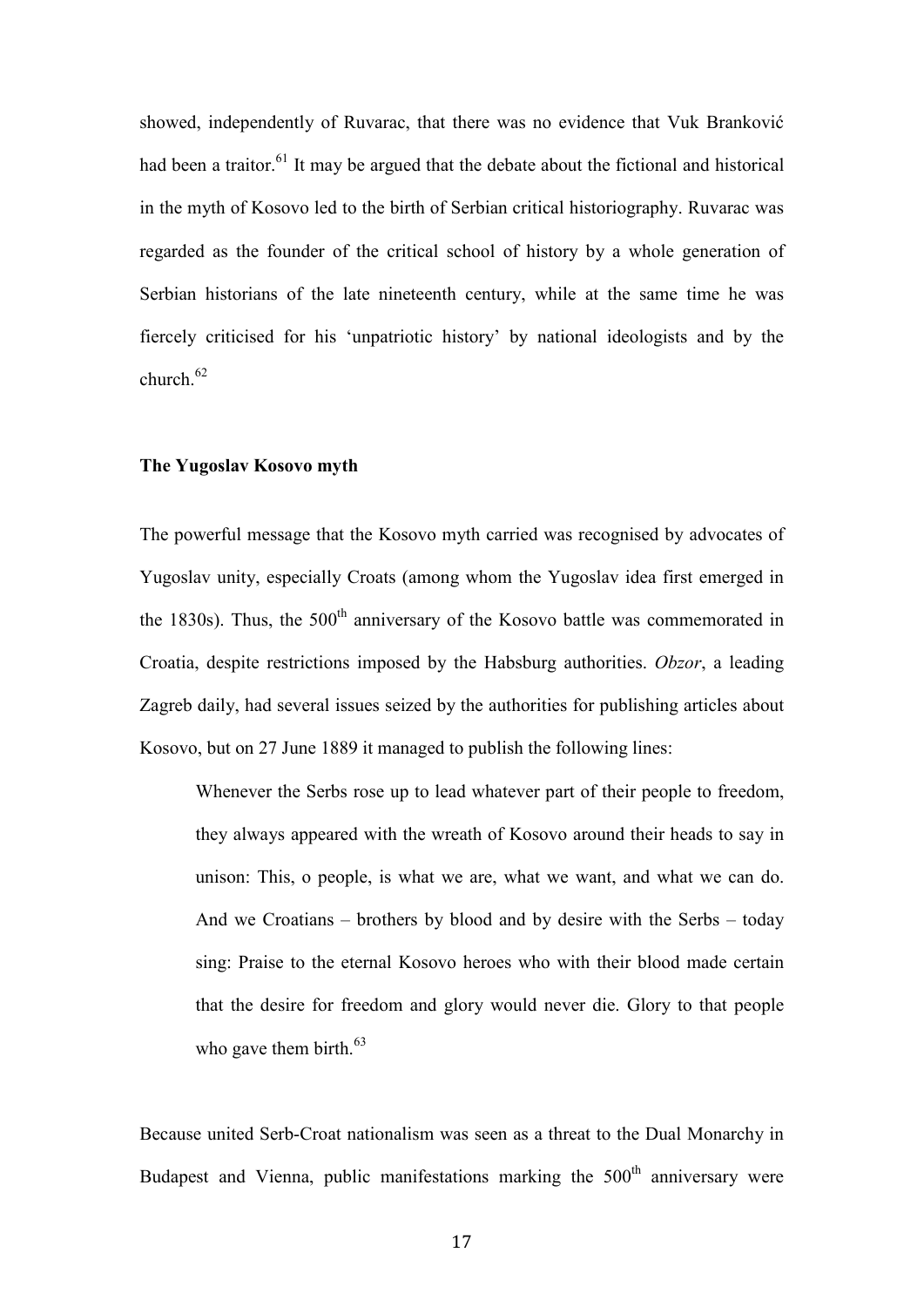banned by the *ban* (governor) of Croatia Kàroly Khuen-Héderváry. A play about the Battle of Kosovo staged in the Dalmatian town of Split was interrupted by the police, but a leading Croatian actor travelled to Belgrade to play Prince Lazar in another play on the theme.  $64$ 

The authorities could not prevent the Yugoslav Academy of Arts and Sciences in Zagreb from holding a symposium commemorating the anniversary. Two lectures – by Franjo Rački, the Academy's president, and Toma Maretić – were held and later published in a special issue of the Academy's journal. In his introductory remarks Rački explained that the commemoration of the Kosovo battle was in line with the Academy's mission to study 'all important developments from the past of the Croatian and Serbian *people*'.<sup>65</sup>

The 500<sup>th</sup> anniversary of the battle attracted interest from pan-Slav groups, as well. A Czech pan-Slav organisation sent to Belgrade a wreath across which the following was written: 'The Czech nation. 1389. +27/6 1889. From ashes to greatness.', while a Russian newspaper wrote: 'Not to praise the memory of Kosovo in Russia means treason to Slavic ethnic feeling.' At the same time, the Russian embassy in Vienna commemorated the anniversary with the help from Serbian and Croatian cultural organisations.<sup>66</sup>

The fascination with the Kosovo mythology survived the  $500<sup>th</sup>$  anniversary celebrations. Ivan Meštrović, the famous Croatian sculptor and a leading proponent of Yugoslavism, was also inspired by it. He saw the 1389 battle as *the* symbol of South Slav suffering and struggle for freedom against the foreign oppression. His major, though never completed work, was entitled 'The *Vidovdan* Temple'. It was a monument to the Kosovo myth and the South Slav epic tradition and represented Meštrović's belief in the national unity of the South Slavs, combining Serbian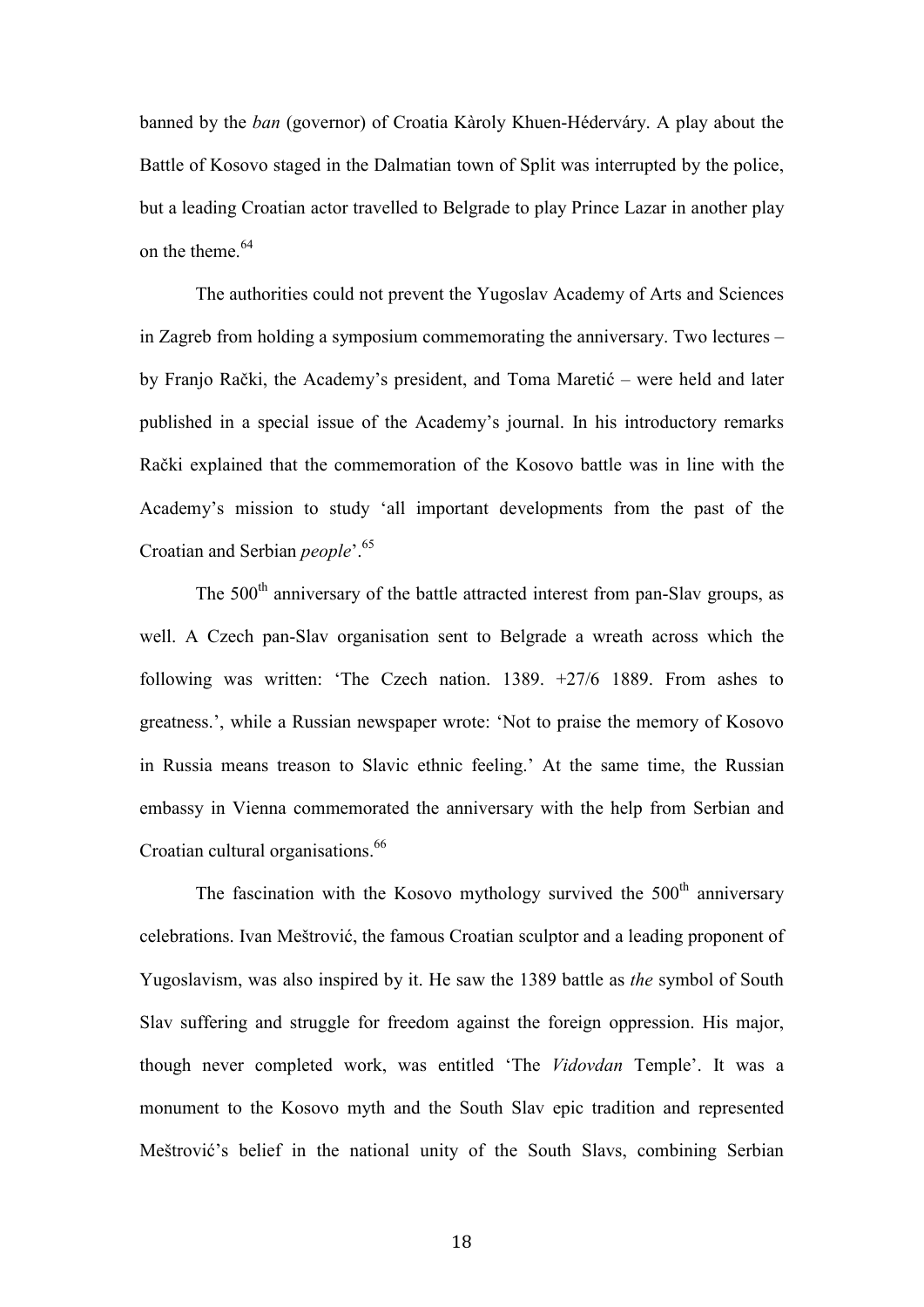Orthodox with Croat and Slovene Catholic traditions, and bringing together Yugoslav 'eastern' and 'western' civilisations.<sup>67</sup> Fragments of this monumental work were exhibited at the World Exposition in Rome in 1911 at the Serbian pavilion, causing considerable controversy. Meštrović, a citizen of Austria-Hungary, refused to exhibit at the Habsburg pavilion, because a separate pavilion for the Empire's South Slav artists was not provided.<sup>68</sup>

During the interwar period, the Kosovo myth was used by champions of the Yugoslav ideology as a pan-Yugoslav myth. For example, the organ of a group of Yugoslav nationalists, supporters of King Aleksandar's dictatorship, was called *Vidovdan*. The assassination of King Aleksandar in Marseilles in October 1934, organised and carried out by Macedonian and Croatian revolutionaries, prompted one of the leading ideologists of 'integral' Yugoslavism, a Croat Juraj Demetrović, to compare Aleksandar with Lazar. Demetrović argued that Serbs, Croats and Slovenes all had their Kosovos and their Lazars, but that Aleksandar, who gave his life for Yugoslavia, was the first Yugoslav martyr, the 'Yugoslav Lazar'.<sup>69</sup> In fact, not unlike Lazar, Aleksandar became posthumously known as the King-Martyr. Such a close connection between Yugoslavism and the main Serbian national myth did little to change the perception that interwar Yugoslavia was a Serb-dominated state. Nor did it help that a Serb-preferred centralist constitution, opposed by many Croats, was promulgated on 28 June 1921 and was known as the *Vidovdan* Constitution.<sup>70</sup>

## **The Western Kosovo myth**

During the First World War, at the time when Serbia was a 'plucky little ally' of the West, the Kosovo myth proved useful to pro-Serbian western propaganda. Thus, in France in 1915 schools were instructed by the government to offer lessons on Serbia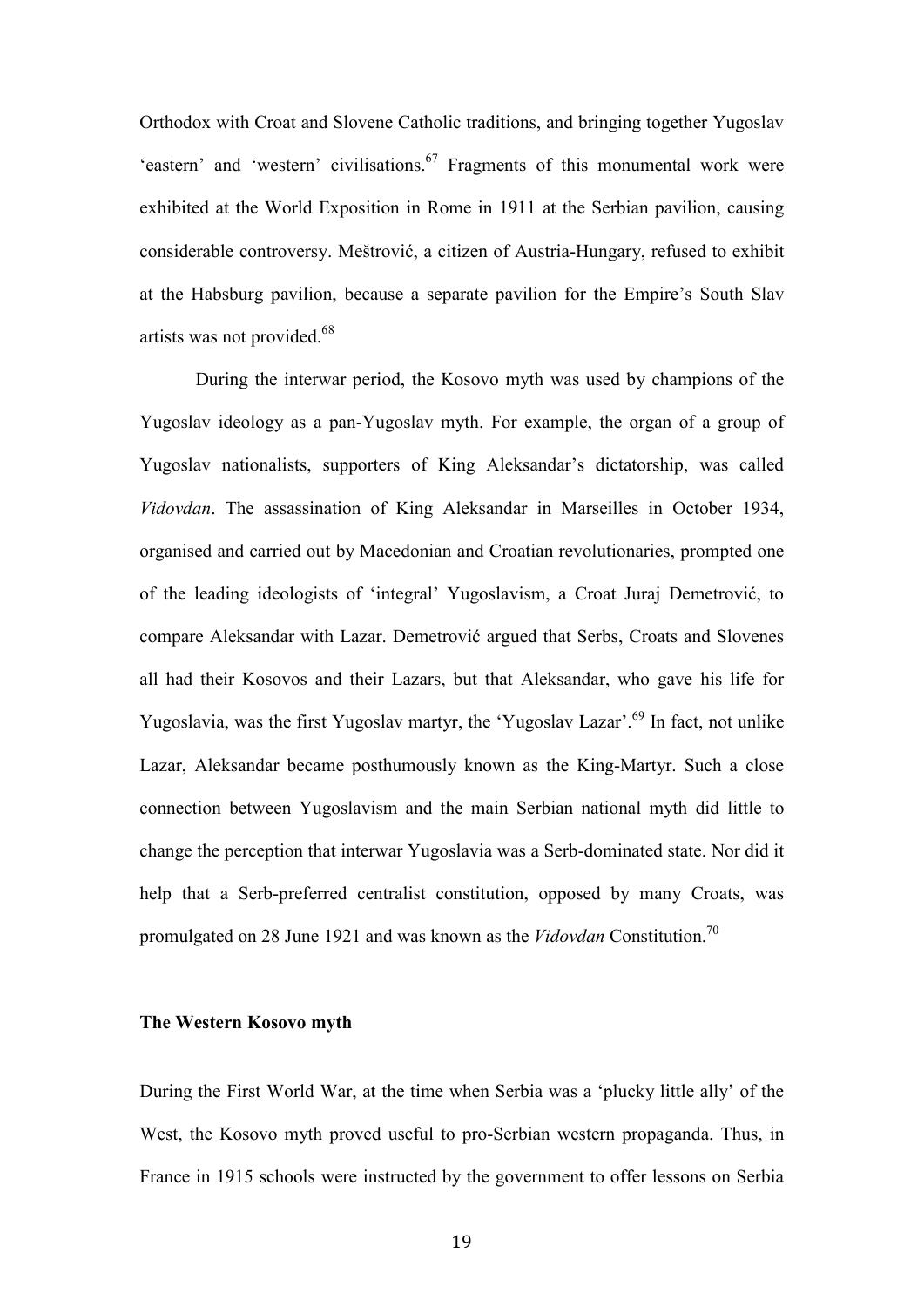and Serbian history, while in June 1916 Paris was covered with posters to mark '*La Journée Serb*'. Similarly, posters which praised 'brave Serbia' and urged prayers for Serbia on 'the Kossovo Day' could be seen that same June in London and other British cities.<sup>71</sup> The same year the Kossovo Day Committee was formed in London. It was chaired by Dr Elsie Inglis, and its members included R.W. Seton-Watson. Seton-Watson was a leading British expert on East-Central Europe alongside Arthur Evans of the London *Times*, who worked closely with the Committee, as did the Oxfordbased historian Charles Oman and his Cambridge counterpart R.G.D. Laffan. Seton-Watson's essay 'Serbia: Yesterday, To-day, To-morrow' was read aloud in schools across the country.<sup>72</sup>

'The Kossovo Day' in fact turned into a 'Kosovo week'. On 2 July 1916, which was made the 'Serbian Sunday', Anglican priests prayed for Serbia and its dynasty; the Serbian priest Fr Nikolaj Velimirović officiated at a service in an Anglican church in London's Soho – the first time a Serbian Orthodox priest had done so in an Anglican church. Five days later Fr Velimirović and the Archbishop of Canterbury held a joint service in London's St Paul's cathedral. The event was advertised with posters all over London, with the heading: 'Think of Serbia, Pray for Serbia, Restore Serbia'.<sup>73</sup>

Eminent historians such as Laffan and Oman contributed to the pro-Serbian discourse in Britain that used the Kosovo myth to emphasise Serbia's centuries-long heroic struggle against not only the Ottomans but also Germans and Hungarians – all of course Britain's enemies at the time. The title of Laffan's 1918 book on Serbian history – *The Serbs: The Guardians of the Gate* (Oxford: Clarendon Press) – shows that others too saw Serbs as the defenders of Christianity in Europe. 'The title, "the Guardians of the Gate", is borrowed from a phrase applied to the Serbs by several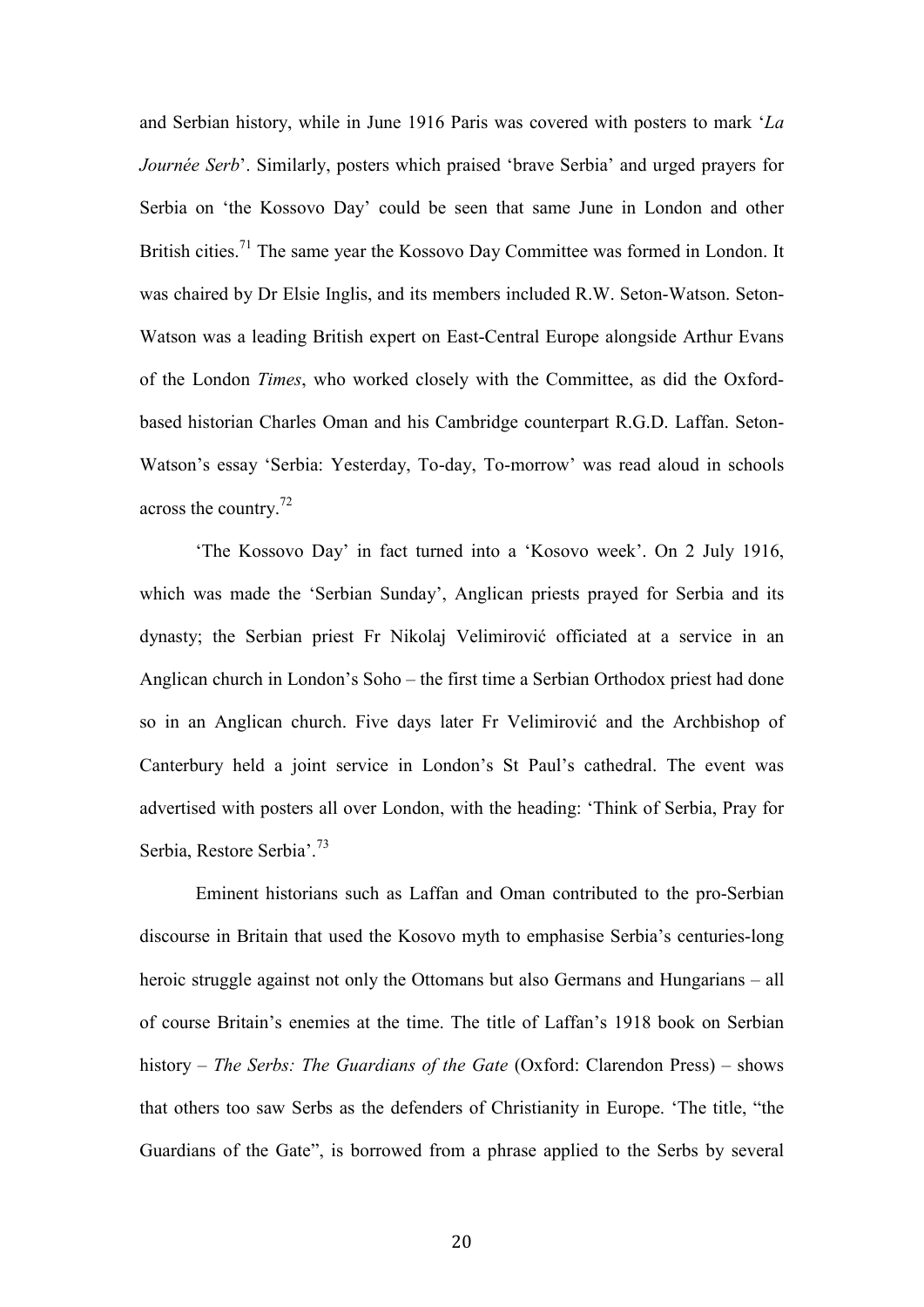speakers, in particular by Mr. Lloyd George', Laffan wrote in the book's preface. 'It is a summary of the services which the Serbs have always done their best to render to Christendom: for their country is, indeed, one of the gateways of civilized Europe.' In an essay on the 1389 battle published in 1917, Oman blamed Hungary's alleged failure to support Serbia in 1389 for the defeat of Lazar's army. With the Hungarian King Sigismund of Luxemburg playing the role of Vuk Branković, Oman wrote:

In 1389 he [Sigismund] was at peace with Lazarus, but he was not at his side in arms against the Turk, as any Hungarian King who saw the danger of the coming storm should have been. On hearing of the unhappy day of Kossovo his first act was to make his private profit out of disaster of Christendom. His armies at once crossed the Danube and seized Belgrade and the surrounding district along the Danube […] It was a true instance of Nemesis that for three hundred years Hungary was to pay for her treachery to Christendom in the fourteenth century: first by facing a hundred and thirty years of Turkish invasions, then by enduring a Turkish conquest, after Mohacs (1526) – the Hungarian equivalent for Kossovo – and finally by seeing Buda the seat of a Turkish pasha for a hundred and seventy years more.<sup>74</sup>

Pro-Serbian events were also organised in the United States in June 1918, with New York the centre of the commemoration. In the city's church of St John the Divine a special service to mark 'the Kossovo Day' was officiated by Rev. Robbins, who compared the Serbs to the Israelites.<sup>75</sup> The main commemoration took place on 17 June in the Waldorf-Astoria, where James Beck, a former Assistant Attorney General of the US, stated in a keynote speech: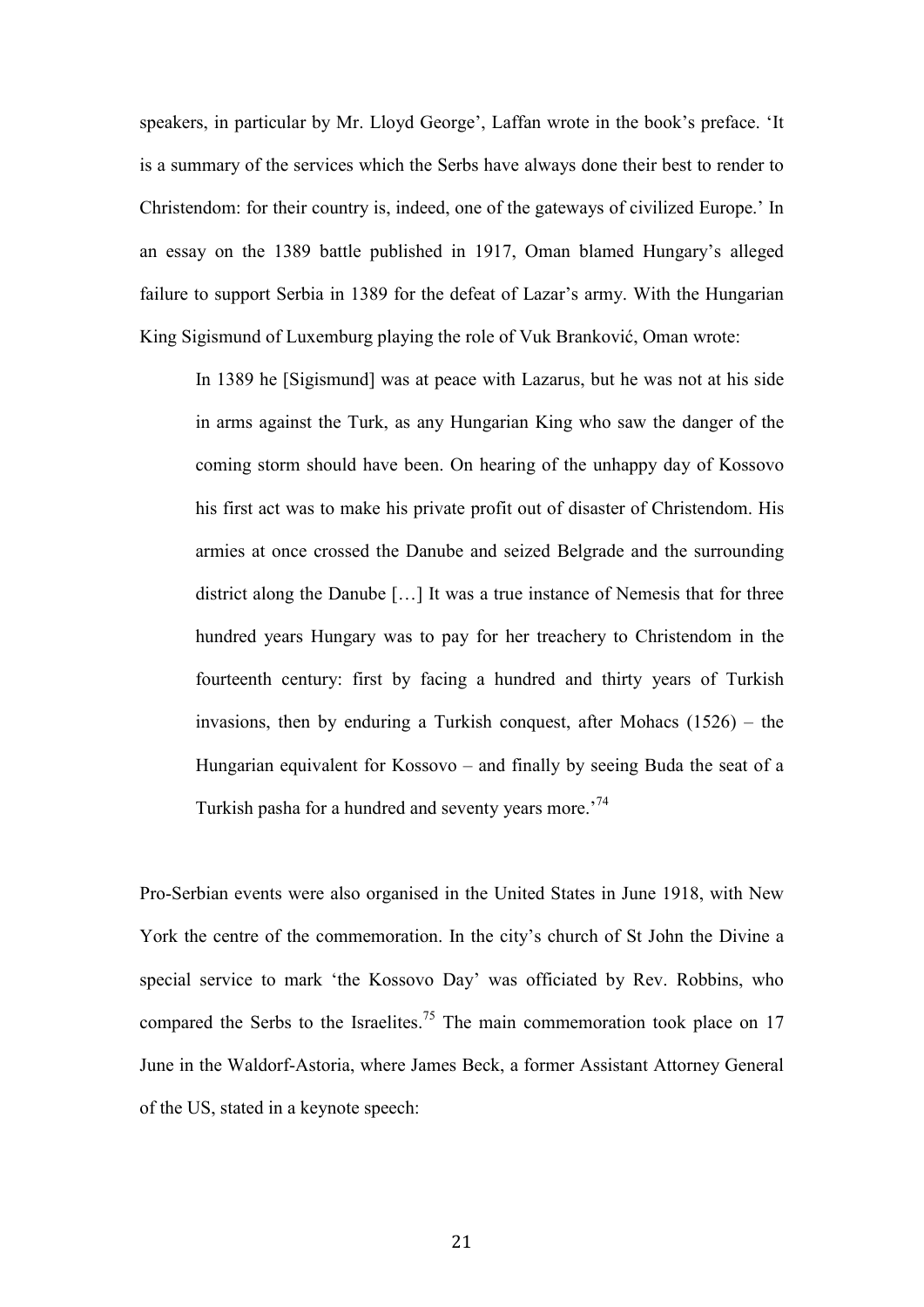It is true that we commemorate defeat, but military defeats are often moral victories. If Serbia is now temporarily defeated, she has triumphed at the great bar of the public opinion and she stands in the eye of the nations as justified in the quarrel. Serbia was not only the innocent, precipitating cause in this world war, but it is the greatest martyr, and I am inclined to think, in many respects its greatest hero.<sup>76</sup>

Reminding his audience of Lazar's choice Beck argued: 'The war is a great expiation for the failure of civilized nations for centuries to recognize the duty that…Lazar assumed on the eve of Kossovo.'<sup>77</sup>

# **Concluding remarks**

Eighty years after Beck uttered those words, another western politician gave a speech on the anniversary of the battle, albeit under different circumstances and with a different message. Robin Cook, the late British Foreign Minister and an enthusiastic advocate of a military intervention against Serbia, chose 28 June 1999 to address 'the Serb people'. Cook pointed out that ten years previously Slobodan Milošević used the anniversary of the Battle of Kosovo 'not to give a message of hope and reform', but instead 'threatened force to deal with Yugoslavia's internal political difficulties', thus launching 'his personal agenda of power and ethnic hatred under the cloak of nationalism.' Cook then called on the Serbs to break with the Milošević era and face their recent past: 'When he [Milošević] goes, the Serb people will once again have their chance to take their rightful place in modern Europe…This will involve facing up to the truth of what Milosevic and his regime have done across former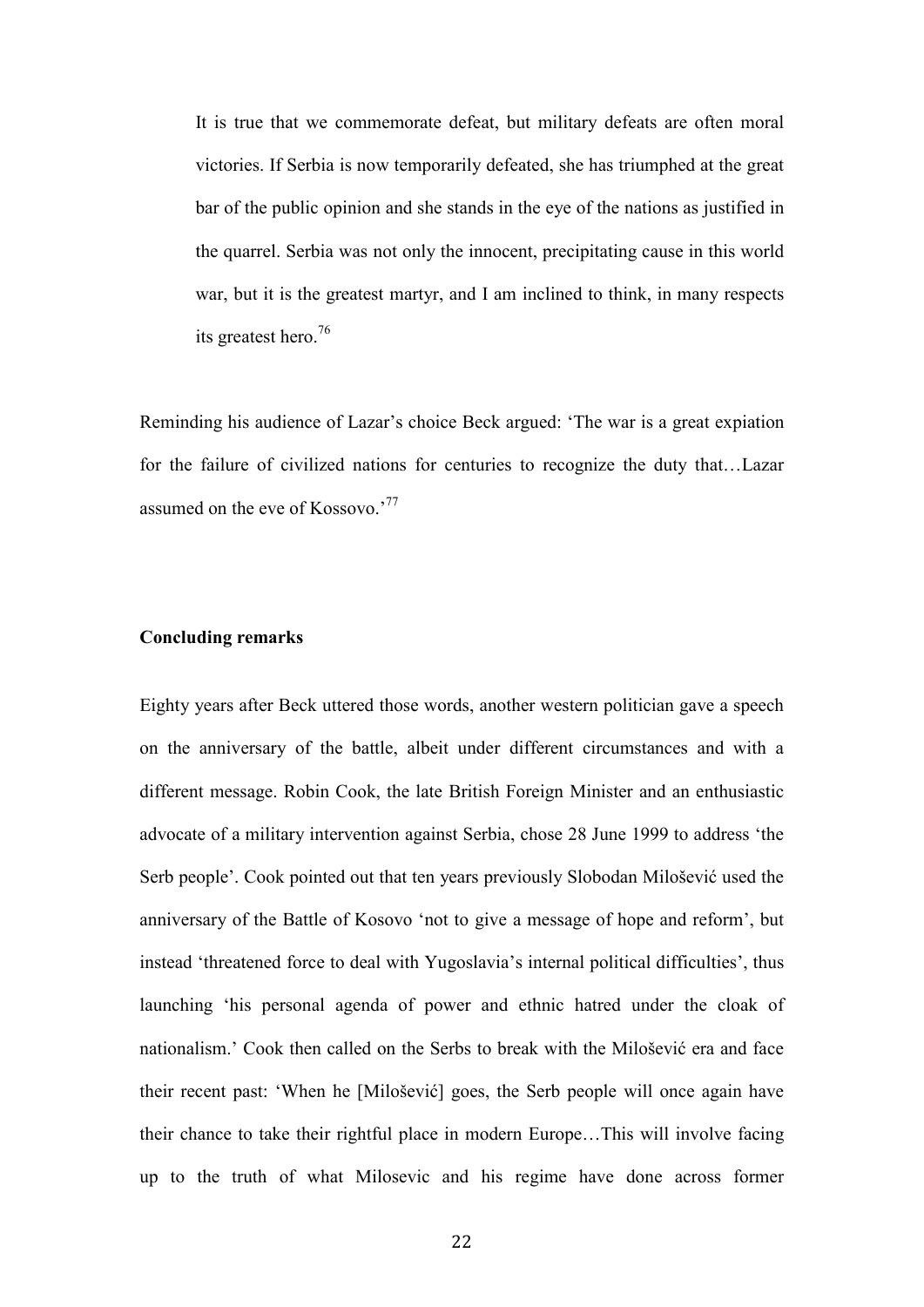Yugoslavia.'<sup>78</sup> More remarkable than the content of the speech is the date on which Cook chose to deliver it. While calling on the Serbs to make a break with their recent past, during which their leaders exploited the anniversary of the battle and the myth of Kosovo, the former Foreign Secretary had also, in his own way, (mis)used St Vitus' Day. The war between NATO and Serbia ended on 11 June 1999 and there was no obvious reason why the speech could not have been delivered on another date. Cook, of course, was not the only public figure to exploit the symbolic importance of 28 June among Serbs, as this article has shown.

Milošević was at last overthrown on 5 October 2001, by his own people, in a remarkably bloodless revolution. As the historian Stevan Pavlowitch noted, on 5 October the Orthodox church celebrates the Holy Prophet Jonah, 'the one who had been swallowed by a big fish, and who spent three days and three nights in its belly.<sup>79</sup> The Serbs finally had a chance – which at the time of the writing of this article does not appear to have been seized fully – to 'release' St Vitus. In Pavlowitch's words:

Saint Guy – he of Vidovdan, 15/28 June, and known as Vitus in Latin, Guido in Italian, Vid in Slavonic languages – was a third-century martyr from southern Italy. He is invoked as the patron of those who suffer from epilepsy and nervous disorders, and from the bites of mad dogs and snakes. Through no fault of his own, he has been burdened for too long with the fate of Serbia. Few Serbs even knew that he could help with nervous disorders and the bites of mad dogs. And they had forgotten that they had once believed he could help them see better. It is time to release him from his bondage. The Prophet Jonah can take over. On his day Serbia emerged from the years spent in the belly of the Milošević regime. It is free to face its problems in stark daylight.<sup>80</sup>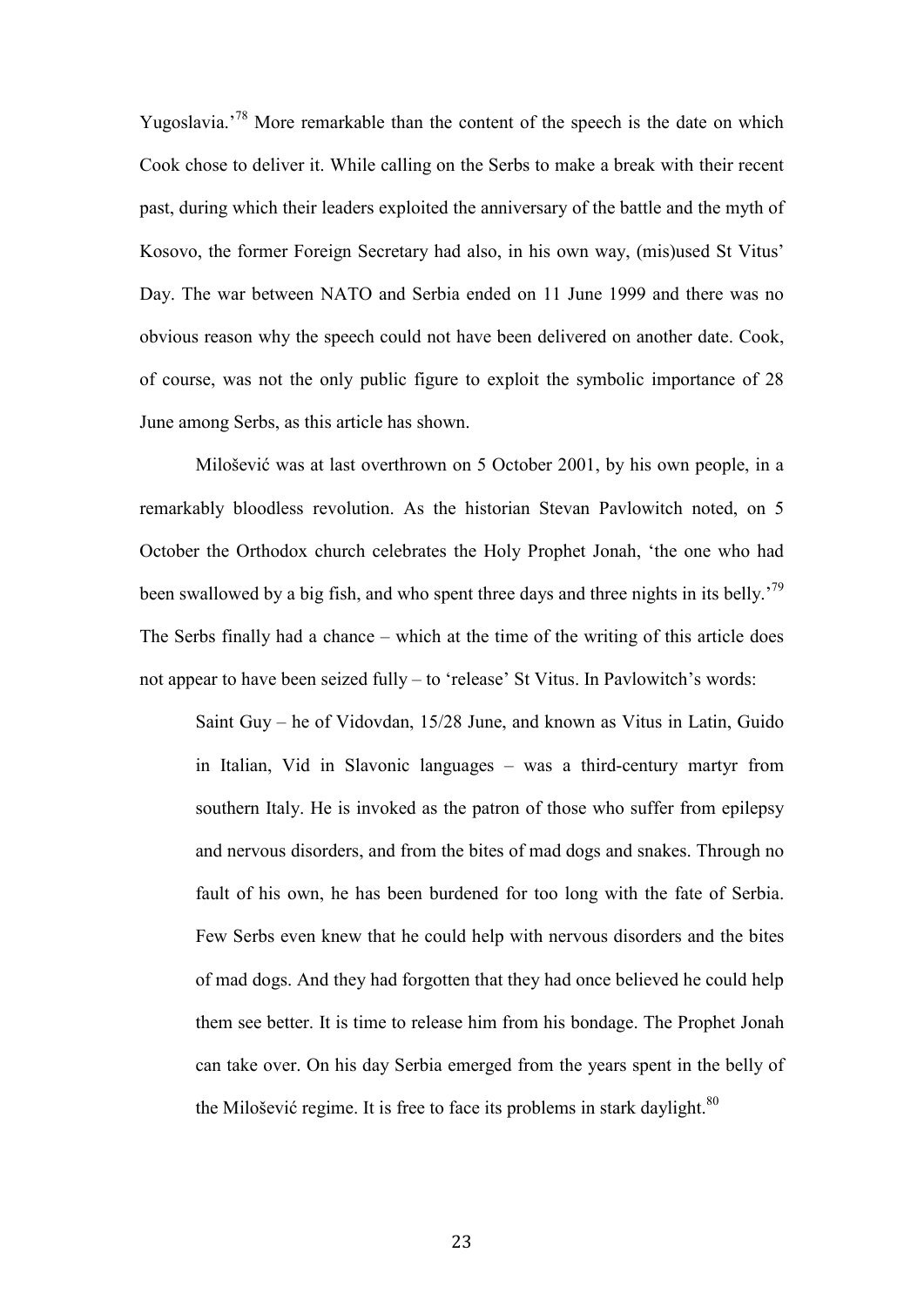However, St Vitus continues to be haunted by  $-$  or to haunt?  $-$  Serbian history. As mentioned at the beginning of the article, Milošević was extradited to The Hague Tribunal on 28 June 2001. Did the Serbian government of the late prime minister Zoran Djindjić thus wish to break symbolically with the past? (Djindjić himself was assassinated in March 2003 for attempting to make a clear break with the Milošević years). It is tempting to suggest the date of the extradition was not a coincidence and that Milošević was not extradited on *Vidovdan* (only) because an aid donors' conference was taking place the following day.<sup>81</sup> Although Djindjić and his circle claimed the choice of date was coincidental, $82$  the Prime Minister's address to the nation of 28 June 2001 is worth citing because it shows, if nothing else, that he was aware of the continued significance of the myth among the Serbs:

Respected citizens of Serbia,

Exactly twelve years ago, on St Vitus' Day, one of the most important Serbian national holidays, Slobodan Milošević issued a call to our people to follow the ideals of what he described as heavenly Serbia. That led to twelve years of wars, catastrophe and devastation of our country. The government of Serbia has today taken upon itself to follow the ideals of the earthly Serbia, not so much for our own sake, but for the sake of our children. By making this decision we are securing the future of our children. I ask you to understand this difficult, but the only right decision*.* 83

Do developments surrounding Kosovo in recent years mean that the Kosovo metaphor has finally come true? As Bakić-Hayden pondered: 'will [the Serbs] have to accept literally (i.e. in historical reality) the symbolic meaning of their epic poems, which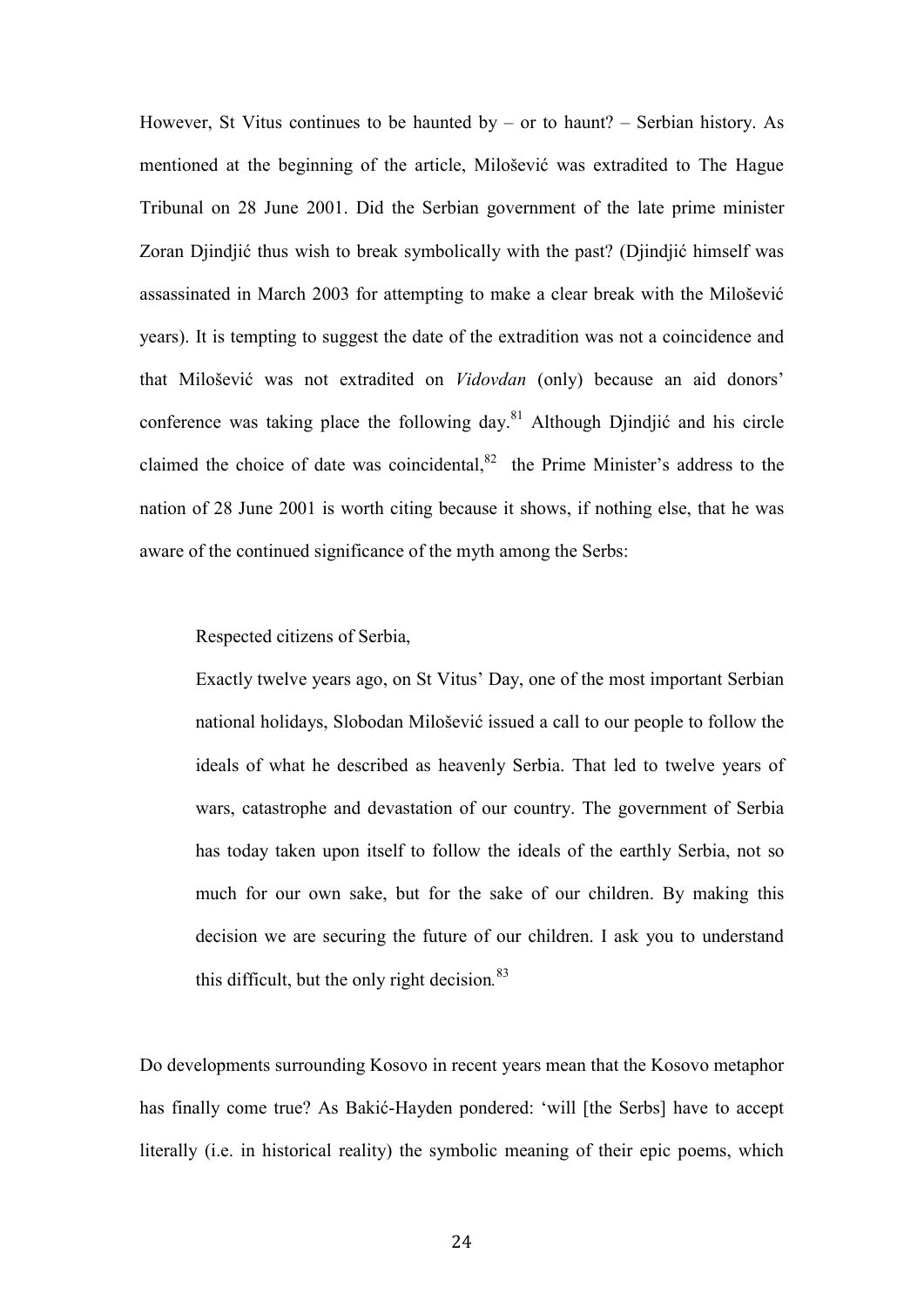they carried down through the centuries, that in order for them to be spiritually redeemed they have to lose Kosovo physically?'<sup>84</sup> Only time will tell. Kosovo, backed by the US and UK, declared independence from Serbia in February 2008, but Belgrade, supported by Russia among other countries, refuses to recognize it. At the time of the writing this article, no compromise solution is in sight, and new chapters in the history of the Serbian Kosovo myth are likely to follow.<sup>85</sup>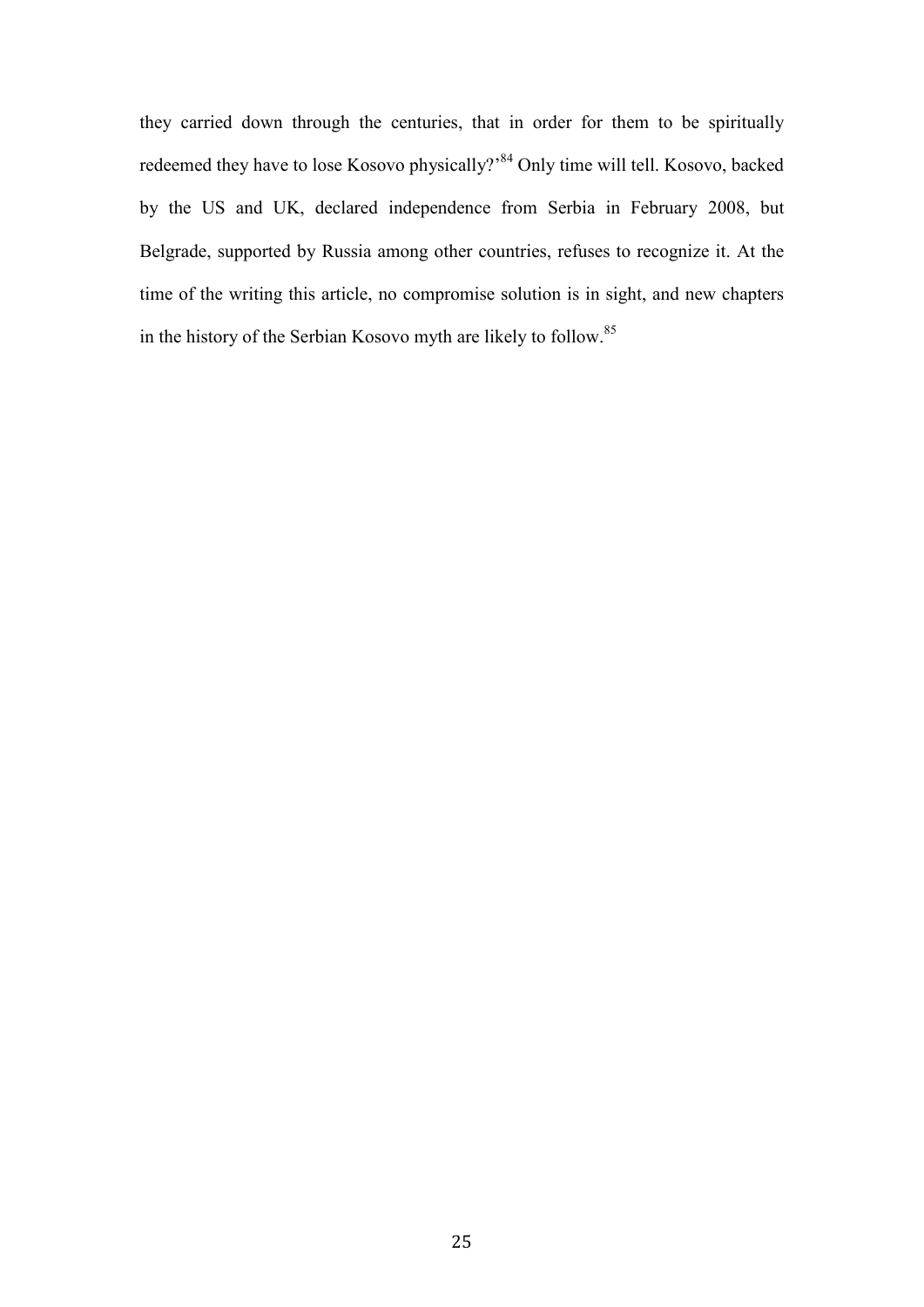#### Notes

 $\overline{a}$ 

<sup>3</sup> There was also a less known, second Battle of Kosovo of October 1448, between Christian forces led by the Hungarian King Jànos Hunyadi and the Ottoman-led troops under the command of Sultan Murad II. Ironically, fighting alongside the Ottomans was Despot Djuradj Branković, an Ottoman vassal and son of Vuk Branković, the alleged traitor at the time of the original Battle of Kosovo (see below). The second battle also took place at Kosovo Polje.

<sup>4</sup> The use of adjective 'Serbian' in the title and throughout the article when referring to the Kosovo myth is intentional as there are also Albanian national myths related to the region of Kosovo. See Noel Malcolm, *Kosovo: A Short History*, London, 1998, passim, and Aleksandar Pavković,

'Kosovo/Kosova: A Land of Conflicting Myths', in Michael Waller, Kyril Drezov and Bülent Gökay (eds.), *Kosovo: The Politics of Delusion*, London, 2001, pp. 3-11.

5 Florian Bieber makes a comparison with the importance of 9 November for German history – the Beer Hall Putsch of 1923, the *Reischkristallnacht* in 1938, and the fall of the Berlin Wall in 1989 – but admits that the date has no mythical connotations. Bieber, 'Nationalist Mobilization and Stories of Serb Suffering: The Kosovo Myth from the 600<sup>th</sup> Anniversary to the Present', *Rethinking History*, vol. 6, no. 1, (2002), pp. 95-110, p. 107n.

<sup>6</sup> Among those present at Kosovo Polje on 28 June 1989 was late Janez Drnovšek, then president of the Presidency of the Socialist Federal Republic of Yugoslavia, and later president of the Republic of Slovenia (2002-2007). Ironically, Drnovšek caused a diplomatic stir when on the eve of his visit to Belgrade in October 2005 he publicly stated that the solution to the Kosovo crisis was to grant the ethnic Albanian majority's wish for independence. Belgrade's invitation to Drnovšek was promptly withdrawn.

 $7$  The Kosovo myth has a strong Biblical undertone, as is explained below.

<sup>8</sup> For a brief account of the anniversary and an analysis of the context in which it took place see Bieber, 'Nationalist Mobilization, op. cit., pp. 100-103.

<sup>9</sup> This was not the first time Lazar's mortal remains were on the move. Buried in Priština after the battle, the Prince's body was moved to Ravanica monastery in 1390/91, than to Szentendre near Budapest in 1690; in 1697 the remnants moved to Vrdnik monastery in Srem; during the Second World War they were moved to Belgrade, while in 1989 they were sent back to Ravanica, via Gračanica in Kosovo. 'Together with these holy bones Serbian migrants carried two important items: the legacy of Kosovo and the idea of an integral national identity', historian Dimitrije Djordjević wrote ('The Tradition of Kosovo in the Formation of Modern Serbian Statehood in the 19<sup>th</sup> Century', in Wayne Vucinich and Thomas Emmert (eds.), *Kosovo: Legacy of a Medieval Battle*, Minneapolis, MN, 1991, pp. 309-330, p. 312). See also Tim Judah, *The Serbs: History, Myth and the Destruction of Yugoslavia*, New Haven, CN, 1997, pp. 38-39. On the 'life after death' of historical figures in post-socialist Eastern Europe see Katherine Verdery, *The Political Lives of Dead Bodies: Reburial and Postsocialist Change*, New York, 1999.

<sup>10</sup> Cited in Judah, *The Serbs*, op. cit., p. 164.

<sup>11</sup> See for example Alan Little and Laura Silber, *The Death of Yugoslavia*, London, 1995 (and the accompanying multi-part BBC television documentary), as well as Lenard J. Cohen, *Serpent in the Bosom: The Rise and Fall of Slobodan Milošević*, Boulder, CO, 2000, Aleksa Djilas, 'The Profile of Slobodan Milošević', *Foreign Affairs,* vol. 72, no. 3 (Summer, 1993), pp. 81-96, Judah, *The Serbs*, op. cit., Malcolm, *Kosovo*, op. cit., pp. 341-47, and Stevan K. Pavlowitch, *Serbia, The History Behind the 4ame*, London, 2002, ch. 10.

<sup>12</sup> To mention but a few: Milica Bakić-Hayden, 'National Memory as a Narrative Memory: The Case of Kosovo', in Maria Todorova (ed.), *Balkan Identities: 4ation and Memory*, London, 2004, pp. 25-40, Bieber, 'Nationalist Mobilization', op. cit., Sima Ćirković, *The Serbs*, Oxford, 2004, pp. 82-91,

Thomas Emmert, *Serbian Golgotha: Kosovo, 1389*, Boulder, CO, 1990, Malcolm, *Kosovo*, op. cit., ch. 4, Miodrag Popović, *Vidovdan i krst časni: Ogledi iz književne arheologije*, Belgrade, 2nd ed., 1977, Vucinich and Emmert (eds.), *Kosovo*, op. cit., and Olga Zirojević, 'Kosovo u kolektivnom pamćenju', in Nebojša Popov (ed.), *Srpska strana rata*, Belgrade, 2nd ed., 2002,, vol. 1, pp. 234-64.

26

<sup>&</sup>lt;sup>1</sup> Ann Pennington and Peter Levi, Marko the Prince: Serbo-Croat Heroic Songs, London, 1984, pp. 17-18.

<sup>&</sup>lt;sup>2</sup> As reported by the regional press; for example: 'Poslednje reči koje je Slobodan Milošević izgovorio pri ulasku u helikopter: Znate li da je danas Vidovdan?', *Glas javnosti* (Belgrade), 29 June 2001. St Vitus is St Guy in English, but the Latin form is used more commonly in English-language texts.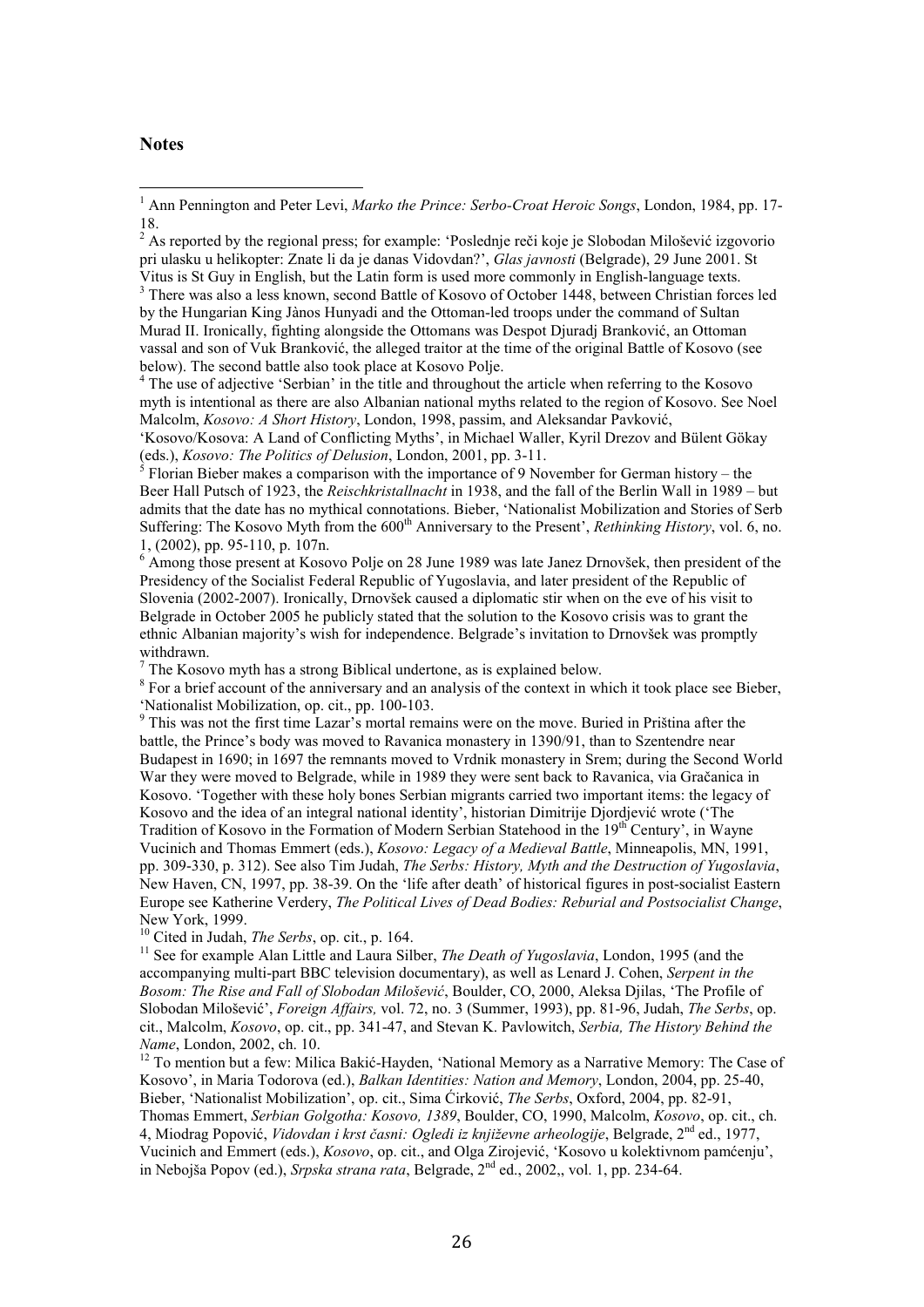<sup>13</sup> Branimir Anzulović, *Heavenly Serbia: From Myth to Genocide*, London, 1999, Malcolm, *Kosovo*, op. cit., Michael Sells *Bridge Betrayed: Religion and Genocide in Bosnia*, Berkeley, CA, 1996, and the same author's chapter 'Kosovo Mythology and the Bosnian Genocide', in O. Bartov and P. Mack (eds.), *In God's Name: Genocide and Religion in the Twentieth Century*, New York, 2001, ch. 8.

<sup>4</sup> Anzulović, *Heavenly Serbia*, op. cit., p. 4. Anzulović, like authors such as Sells, are in no doubt that Serbs committed genocide in Bosnia. For counter-arguments see Steven L. Burg, 'Genocide in Bosnia-Herzegovina?', in S. Totten et al. (eds.), *Century of Genocide: Eyewitness Accounts and Critical Views*, New York, 1997, pp. 424-33, and Robert M. Hayden 'Schindler's Fate and the Balkan Tragedy of the 1990s: Genocide, Ethnic Cleansing, and Population Transfers', *Slavic Review*, vol. 55, no. 4, (Winter, 1996), pp. 727-48.

<sup>15</sup> Benedict Anderson's *Imagined Communities: Reflections on the Origin and Spread of Nationalism*, London, 1983, and Eric J. Hobsbawm's *Nations and Nationalism since 1780: Programme, Myth*, *Reality*, Cambridge, 1990, are arguably two best studies among numerous, often very insightful, works on nations and nationalism published over the last twenty five years.

<sup>16</sup> Bieber, 'Nationalist Mobilization', op. cit., p. 97.

 $\overline{a}$ 

<sup>17</sup> See Geoffrey Hosking and George Schöpflin (eds.), *Myths and Nationhood*, London, 1997, for several interesting examples of the relationship between national mythologies and nation-building, mostly, though not exclusively, in Eastern Europe.

<sup>18</sup> Andrew Wilson, 'Myths of National History in Belarus and Ukraine', in Hosking and Schöpflin (eds.), *Myths and Nationhood*, op. cit., pp. 182-197, p. 182.

<sup>19</sup> Bakić-Hayden, 'National Memory', op. cit., pp. 26-27; Bieber, 'Nationalist Mobilization', op. cit., p. 98.

<sup>20</sup> Bakić-Hayden, 'National Memory', op. cit., p. 27.

<sup>21</sup> *Amselfeld*, *campus merulae*: Malcolm, *Kosovo*, op. cit., p. 3; Kosovo not a single administrative unit: Sima Ćirković, 'The Cradle of Serbia', in Ranko Petković et al. (eds), *Kosovo: Past and Present*, Belgrade, ca. 1989, pp. 21-31, p. 21; Kosovo *vilayet*: Malcolm, *Kosovo*, op. cit., pp. 191-92.

<sup>22</sup> The best short summary of the battle in English is provided in Ćirković, *The Serbs*, op. cit., pp. 82- 85. Ćirković, a leading medievalist, has written an excellent and balanced account that concentrates on the medieval and early modern periods. The book should be read together with Pavlowitch's equally authoritative *Serbia*, op. cit., which provides a more detailed analysis of the modern history of Serbs. Early histories of Serbia written in the west devote much attention to the Kosovo Battle and its legacy. See for example Leopold von Ranke, *The History of Servia, and the Servian Revolution, with a Sketch of the Insurrection in Bosnia*, London, 1847, and Harold Temperley, *History of Serbia*, London, 1919.

<sup>23</sup> Although the existence of 'collective memory' is debatable, the myth of Kosovo survived throughout centuries among a largely illiterate people. This was only partly due to the activities of the Serbian Orthodox Church. The rich Serbian epic tradition preserved the legend of Kosovo, often adding new elements. The myth of Kosovo thus formed the central part of the Serbian collective tradition in the early nineteenth (and most probably in earlier centuries, too) when epic songs were collected and noted down by Vuk Stefanović Karadžić. For more on Serbian and South Slav epic tradition see Svetozar Koljević, *The Epic in the Making*, Oxford, 1980, the special issue of the journal *Oral Traditions*, *Serbo-Croatian Oral Traditions*, guest edited by John S. Miletich, vol. 6, no. 2-3 (May-October, 1991), and Pennington and Levi, *Marko the Prince*, op. cit.

<sup>24</sup> In reality only some parts of southern Serbia were under Ottoman control for five centuries. The last independent Serbian city, Smederevo, fell to the Ottoman armies in 1459; Serbia re-emerged as an autonomous principality in 1829, before becoming *de facto* independent from the Ottoman Empire at the Congress of Berlin in 1878, exactly 419 years after the fall of Smederevo.

<sup>25</sup> Lazar's title was in fact 'Knez', for which there is no direct English translation. However, 'Knez' is commonly translated as 'Prince'.

<sup>26</sup> See below on the speech by Rev. Robbins at the commemoration of the battle of Kosovo in New York in June 1918.

 $27$  See Marko Živković, 'The Wish to be a Jew: The Power of the Jewish Trope in the Yugoslav Conflict', *Cahiers de l'URMIS* (Paris), no. 6, March 2000, pp. 69- 84.  $28$  Ibid., p. 69.

<sup>29</sup> Hilary Leila Krieger, 'Jewish Leaders Visit Serbia to Build Ties', *Jerusalem Post*, 11 October 2004. <sup>30</sup> Živković, 'The Wish to be a Jew'.

<sup>31</sup> After her husband's death Milica acted as a *de facto* regent for her young son and Lazar's successor Stefan Lazarević. Her daughter Olivera was sent to Sultan Bayezid's harem following the battle of Kosovo, indicating Serbia's status of a tributary state.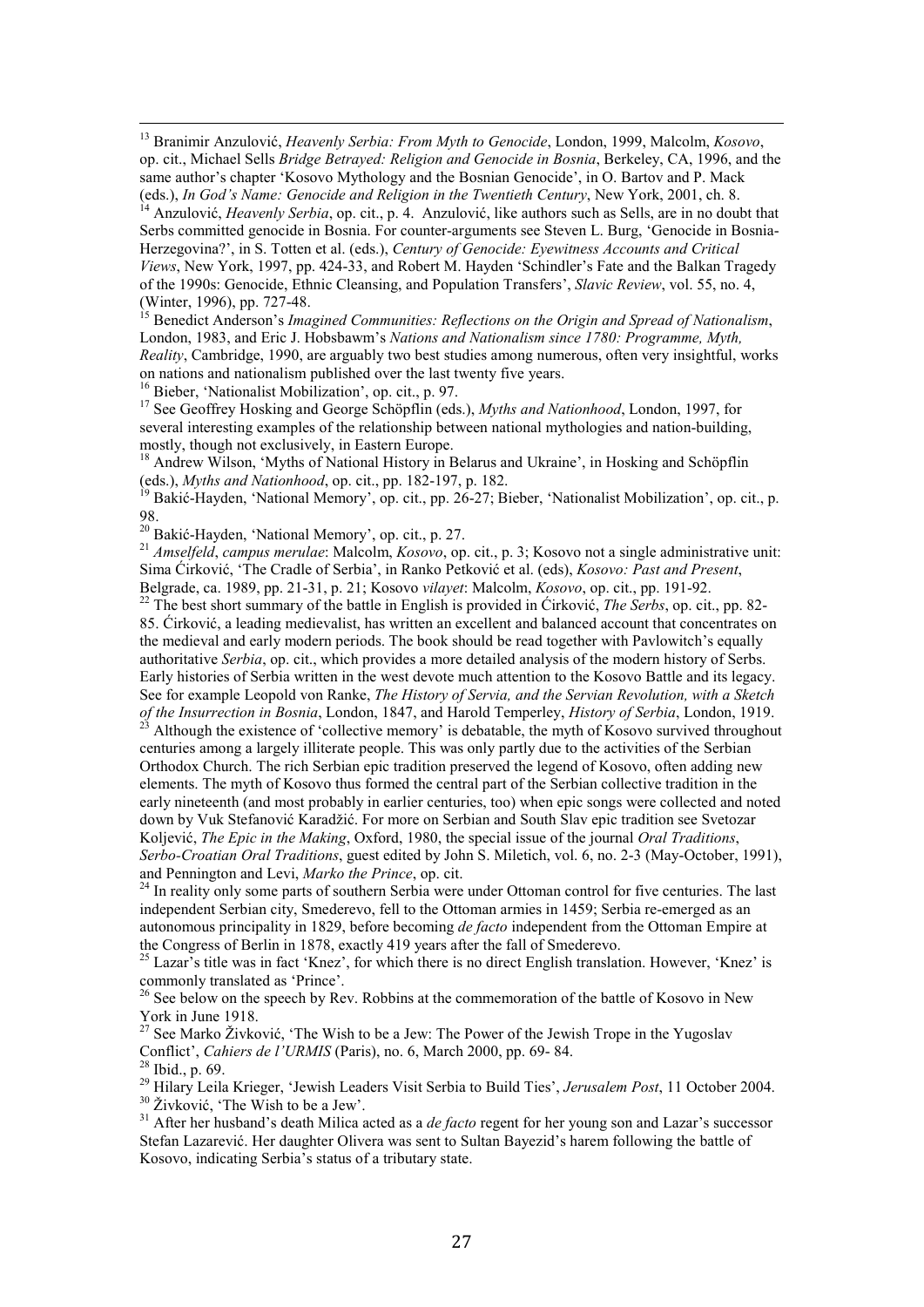<sup>32</sup> For the texts of these three songs and brief background information see Pennington and Levi, *Marko the Prince*, op. cit., and Milne Holton and Vasa D. Mihailovich (translators and editors), *Songs of the Serbian People: From the Collections of Vuk Karadžić*, Pittsburgh, 1997.

<sup>33</sup> Yet, somewhat intriguingly, the Mother of the Jugovići made, alongside four other women, a list of 45 five historical figures among whom the Serbian public was asked to chose the greatest Serb of all time in 2005. The only other Kosovo personality on the list was Prince Lazar. The Mother of the Jugovići was close to the bottom of the list with 0.1 per cent of the vote received. Lazar was doing only marginally better, with 0.6 per cent of the vote.

<sup>34</sup> See Celia Hawkesworth, *Voices in the Shadows: Women and Verbal Art in Serbia and Bosnia*, Budapest, 2000, p. 58.

<sup>35</sup> Terms 'golden age' and 'usable past' are discussed by Anthony Smith in his 'The "Golden Age" and National Revival', in Hosking and Schöpflin (eds.), *Myths and Nationhood*, op. cit., pp. 36-59.

<sup>36</sup> Emmert, *Serbian Golgotha*, op. cit., pp. 77-78.

<sup>37</sup> See Ćirković, *The Serbs*, op. cit., pp. 75-80.

<sup>38</sup> 'Slobodan Milošević's 1989 St Vitus Day Speech, Gazimestan, June 28, 1989', available at http://www.slobodan-milosevic.org/spch-kosovo1989.htm (last accessed on 9 February 2009). The second half of the citation most probably represented Milošević's reaction to then frequently made claims in Slovenia and, increasingly, Croatia that these two republics were 'European', meaning 'western' and 'democratic', unlike the rest of Yugoslavia, including Serbia, which was 'Balkan', and by implication 'communist'.

<sup>39</sup> Cited in Djordjević, 'The Tradition of Kosovo', op. cit., p. 313.

 $40$  Cited in ibid., p. 314.

<sup>41</sup> Milovan Djilas, *4jegoš: Poet, Prince, Bishop*, New York, 1966, p. 11.

<sup>42</sup> Zirojević, 'Kosovo u kolektivnom pamćenju', op. cit., p. 245.

<sup>43</sup> Ibid., p. 247.

 $\overline{a}$ 

<sup>44</sup> *The Mountain Wreath of P.P. Nyegosh, Prince-Bishop of Montenegro, 1830-1851* (Rendered into English by James W. Wiles, with an introduction by Vladeta Popović), [unknown place], 1930. <sup>45</sup> For more on the Prince-Bishop, his life, poetry and his understanding of Montenegro's place in Serbian history see Djilas, Njegoš, op. cit.

<sup>46</sup> Vladimir Dedijer, *The Road to Sarajevo*, London, 1967, pp. 259-60.

<sup>47</sup> Cited in ibid, p. 260. Chapter XI of Dedijer's book offers an analysis of the influence of the Kosovo myth on members of the 'Young Bosnia' organisation, whose member was Princip. The author of the letter was Vaso Čubrilović (1897-1990), a well-known Yugoslav historian and member of the Serbian Academy of Arts and Sciences. He was one of only two academicians who publicly rejected the infamous 'Memorandum' of the Academy leaked to the press in 1986 (Pavlowitch, *Serbia*, op. cit., 191n). The best analysis of this controversial document, in which a group of Serbia's academicians complained about their nation's position in socialist Yugoslavia, and especially about the alleged mistreatment of Kosovo Serbs by Kosovo Albanians, is offered in Jasna Dragović-Soso, *'Saviours of the 4ation': Serbia's Intellectual Opposition and the Revival of 4ationalism*, London, 2002, pp. 177- 89.

<sup>48</sup> Zirojević, 'Kosovo u kolektivnom pamćenju', op. cit., pp. 247-48. Partly because Nikola was never allowed to return to Montenegro after it united with Serbia only days before both became parts of the Kingdom of Serbs, Croats and Slovenes on 1 December 1918, Nikola is today celebrated by those Montenegrins who emphasise the small republic's own tradition and identity separate from the Serbian one.

<sup>49</sup> Djordjević, 'The Tradition of Kosovo', op. cit., pp. 317-18.

<sup>50</sup> The main Serbian ruler at the time of the battle of Kosovo was a Prince, not King (though, as already explained, Lazar is referred to in the popular tradition as 'Tsar' [Emperor]). The last Serbian King, Vukašin Mrnjavčević, was killed by Ottoman troops at the battle of Marica, which took place in 1371, the same year when Emperor Stefan V died. Serbia became an Empire during the reign of Uroš's father Stefan Dušan (1331-55), who proclaimed himself Emperor of Serbs and Greeks in 1346, when the Serbian Archbishop was raised to the rank of Patriarch. Following Dušan's sudden and premature death in 1355, Vukašin assumed the royal title, taking advantage of the situation.

<sup>51</sup> Although it was institutionalised as early as 1849. Milorad Ekmečić, 'The Emergence of St Vitus Day as the Principal National Holiday of the Serbs', in Vucinich and Emmert (eds.), *Kosovo*, op. cit., pp. 331-342, p. 331.

More than a hundred years later I witnessed a Serbian Orthodox priest describe frescoes in a monastery in central Serbia as being of 'more recent origin', since they were painted some time after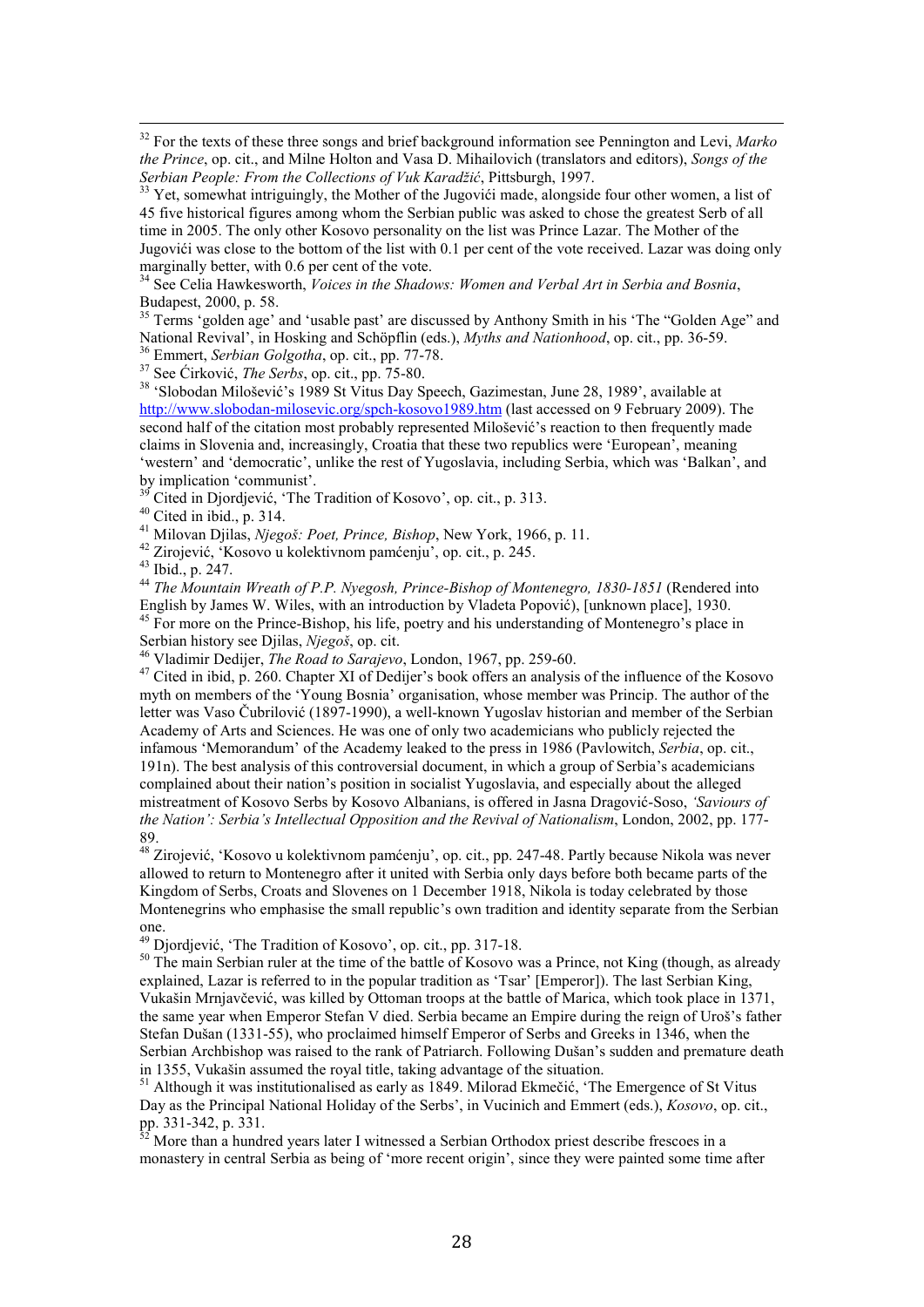the Kosovo battle. Even today some Serbs see their national history as clearly divided to the pre- and post-1389 periods, the post-1389 history being regarded as 'new', even 'recent'.

<sup>53</sup> Emmert, *Serbian Golgotha*, op. cit., p. 129.

<sup>54</sup> See Count Chedomille Miyatovich, *The Memoirs of a Balkan Diplomatist*, London, 1917.

<sup>55</sup> Judah, *The Serbs*, op. cit., p. 71.

 $\overline{a}$ 

<sup>56</sup> *Vojnički glasnik*, no. 13, 28 June 1932, pp. 186-87, cited in Emmert, *Serbian Golgotha*, op. cit., p. 133-34, and in Judah, *The Serbs*, op. cit., pp. 71-72.

<sup>57</sup> Djordjević, 'The Tradition of Kosovo', op. cit., p. 322. See also C.E.J. Freyer, *The Destruction of Serbia in 1915*, Boulder, CO, 1998, pp. 88-89.

<sup>58</sup> London and New York, 1916.

<sup>59</sup> Pavlowitch, *Serbia*, op. cit., p. 84n.

<sup>60</sup> Djordjević, 'The Tradition of Kosovo', op. cit., p. 323.

<sup>61</sup> Zirojević, 'Kosovo u kolektivnom pamćenju', op. cit., p. 257.

<sup>62</sup> Ruvarac's study on Prince Lazar: *O knezu Lazaru*, Novi Sad, 1887. On Ruvarac and his work see: *Zbornik Ilariona Ruvarca*, Belgrade: Srpska kraljevska akademija, 1934, *Spomenica Ilarionu Ruvarcu*, Novi Sad, 1955, and, *Zbornik radova naučnog skupa: Braća Ruvarac u srpskoj istoriografiji i kulturi*, Belgrade, 1997. For an example of criticism of Ruvarac's 'unpatriotic' approach to the past see Jaša Tomić, *Boj na Kosovu, Seoba Srba, Crna Gora. Kritika Ruvarčeve škole*, Novi Sad, 1908. <sup>63</sup> Cited in Emmert, *Serbian Golgotha*, op. cit., p. 128.

 $64$  Ibid., p. 208n.

<sup>65</sup> My emphasis; note the singular form. Franjo Rački, 'Boj na Kosovu. Uzroci i posljedice (Čitao u sjednici filologičko-historičkoga razreda jugoslavenske akademije znanosti i umjetnosti dne 15/27 lipnja 1889.), *Rad JAZU*, knjiga XCVII, razredi filologičko-historički i filosofičko-juridički XXVI, Zagreb, 1889, pp. 1-68.

<sup>66</sup> Emmert, *Serbian Golgotha*, op. cit., pp. 129-30.

<sup>67</sup> Meštrović was apparently inspired by Franz Metzner's work, notably his 1913 monument commemorating the centenary of 'The Battle of Nations' (Das Völkerschlachtdenkmal) at Leipzig. Ekmečić, 'The Emergence of St Vitus Day', op. cit., pp. 339-40.

<sup>68</sup> For Meštrović's Yugoslavism (and that of another famous former Yugoslav intellectual, the Nobel prize-winning writer Ivo Andrić) see Andrew Wachtel, 'Ivan Meštrović, Ivo Andrić and the Synthetic Yugoslav Culture of the Interwar Period', in Dejan Djokić (ed.), *Yugoslavism: Histories of a Failed Idea, 1918-1992*, London and Madison, WI, 2003, pp. 238-51.

<sup>69</sup> Emmert, *Serbian Golgotha*, op. cit., p. 138.

<sup>70</sup> The Croatian grievances in the Yugoslav kingdom are best expressed in Ivo Banac, *The National Question in Yugoslavia: Origins, History, Politics*, Ithaca, NY, 1984. For an alternative interpretation of interwar Yugoslavia see Dejan Djokić, *Elusive Compromise: A History of Interwar Yugoslavia*, New York and London, 2007.

<sup>71</sup> Pavlowitch, *Serbia*, op. cit., p. 98n.

 $72$  For more on the activities of the Kossovo Day Committee and text of Seton-Watson's lecture see *Kossovo Day (1389 – 1916). Report and Two Lectures*, London, 1916.

 $73$  Ibid.

<sup>74</sup> Charles Oman, 'An old treason against Christendom', *The Lay of Kossovo: Serbia's Past and Present (1389-1917)*, London, 1917, p. 10.

 $75$  Visitors to the cathedral, the largest one in north America, will find today in the Missionary Bay on the right hand side as they enter the church, three memorials: 'to the Victims of Genocide in Bosnia-Herzegovina, 1992 – ', 'to the Victims of the Ottoman Empire's Genocide of the Armenians, 1915 – 1923', and 'to the Victims of the Holocaust, 1939 – 1945'. Thus at the end of the twentieth century, less than eighty years after the anniversary of the battle of Kosovo was commemorated in the same cathedral, the Serbs and the Turks found themselves on the same side within the walls of the cathedral: as perpetrators of a genocide.

<sup>76</sup> Cited in Emmert, *Serbian Golgotha*, op. cit., p. 136.

 $77$  Ibid.

<sup>78</sup> 'Statement by Robin Cook to the Serb people on Vid's [sic] Day (28/06/99)', available at the Foreign and Commonwealth Office web site

(http://www.fco.gov.uk/servlet/Front?pagename=OpenMarket/Xcelerate/ShowPage&c=Page&cid=100 7029391629&a=KArticle&aid=1013618398785, last accessed 9 February 2009).

<sup>79</sup> Pavlowitch, *Serbia*, op. cit., p. 236.

 $80$  Ibid.